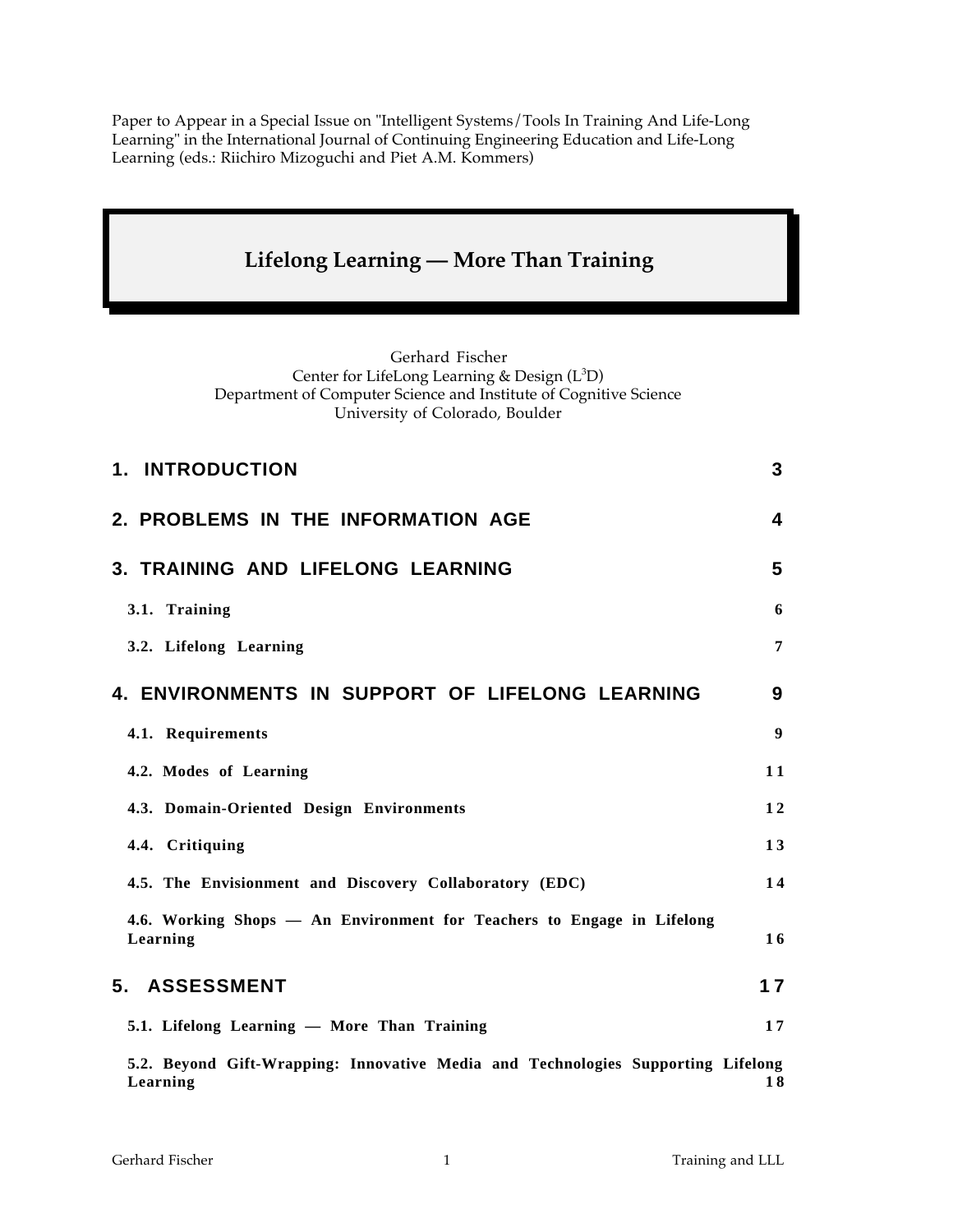# **6. CONCLUSIONS** 19

## **7. REFERENCES 2 0**

| Figure 1: Emphasis on Training versus Emphasis on Lifelong Learning                                    |    |
|--------------------------------------------------------------------------------------------------------|----|
| Figure 2: Transcending Skinner and Taylor                                                              |    |
| Figure 3: A Comparison of Different Conceptualizations of Training and Lifelong Learning               |    |
| Figure 4: Design and Use Time                                                                          | 10 |
| Figure 5: Duality between Learning and Contributing                                                    |    |
| Figure 6: The Relationships Among Intelligent Tutoring Systems, Interactive Learning Environments, and |    |
| Domain-Oriented Design Environments                                                                    |    |
| Figure 7: The EDC Environment                                                                          |    |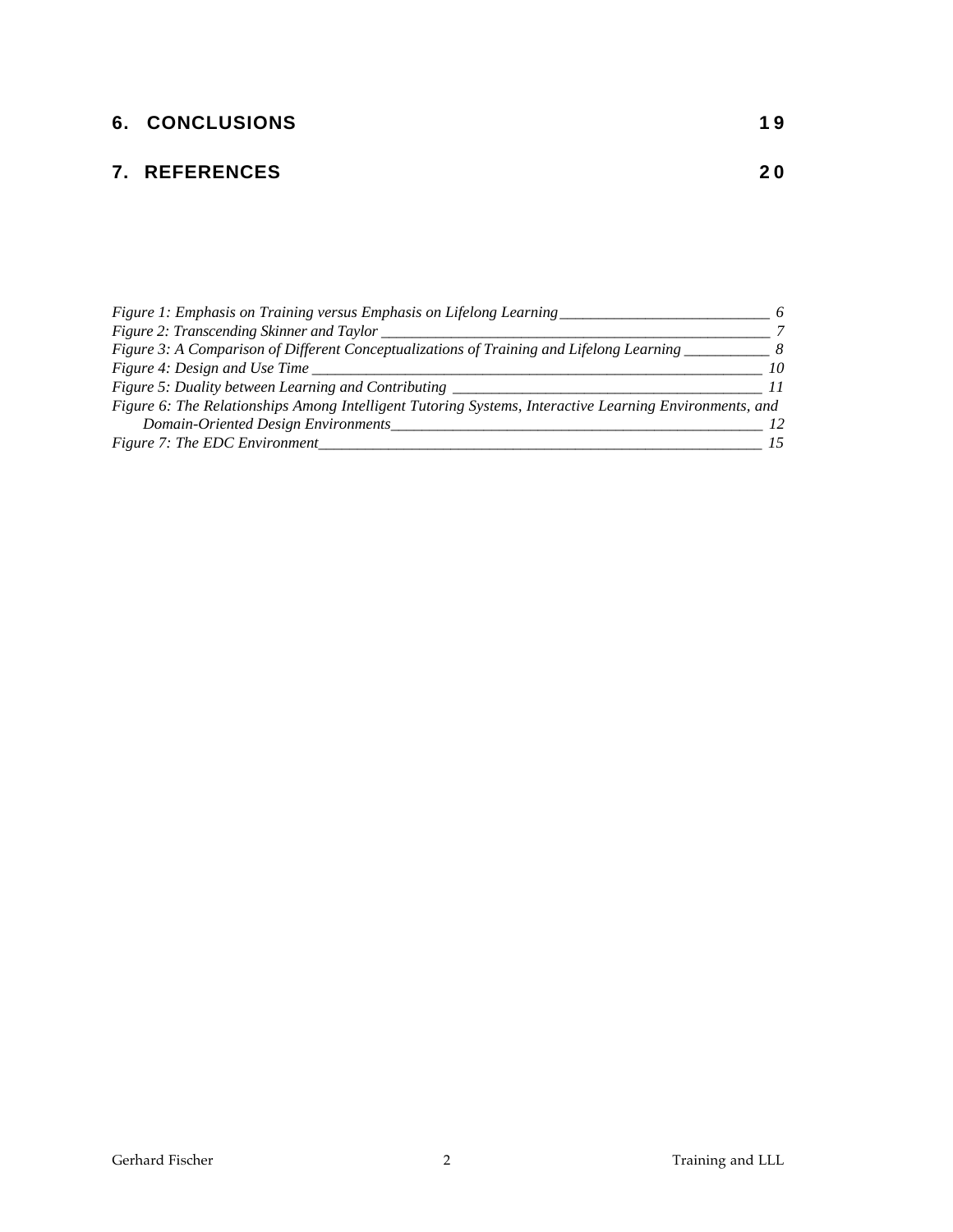#### **Abstract**

*Wisdom is not a product of schooling, but the lifelong attempt to acquire it." — Einstein*

Learning can no longer be dichotomized into a place and time to acquire knowledge (school) and a place and time to *apply* knowledge (the workplace). Today's citizens are flooded with more information than they can handle, and tomorrow's workers will need to know far more than any individual can retain.

Lifelong learning is an essential challenge for inventing the future of our societies; it is a necessity rather than a possibility or a luxury to be considered. Lifelong learning is more than adult education and/or training — it is a mindset and a habit for people to acquire. Lifelong learning creates the challenge to understand, explore, and support new essential dimensions of learning such as: (1) self-directed learning, (2) learning on demand, (3) collaborative learning, and (4) organizational learning. These approaches need new media and innovative technologies to be adequately supported.

A theory of lifelong learning must investigate new frameworks to learning required by the profound and accelerating changes in the nature of work and education. These changes include (1) an increasing prevalence of "high-technology" jobs requiring support for learning on demand because coverage of all concepts is impossible; (2) the inevitability of change in the course of a professional lifetime, which necessitates lifelong learning; and (3) the deepening (and disquieting) division between the opportunities offered to the educated and to the uneducated.

This paper explores conceptual frameworks and innovative computational environments to support lifelong learning and it analyzes why training approaches need to be transcended and how this can be done.

### **1 . Introduction**

Learning needs to be examined across the lifespan because previous notions of a divided lifetime—education followed by work—are no longer tenable [Gardner, 1991]. Professional activity has become so knowledge-intensive and fluid in content that learning has become an integral and irremovable part of adult work activities. Learning is a new form of labor [Zuboff, 1988], and working is often (and needs to be) a collaborative effort among colleagues and peers. In the emerging knowledge society, an educated person will be someone who is willing to consider learning as a lifelong process. More and more knowledge, especially advanced knowledge, is acquired well past the age of formal schooling, and in many situations through educational processes that do not center on the traditional school [Illich, 1971].

Information overload, the advent of high-functionality systems, and a climate of rapid technological change have created new problems and challenges for education and training. New instructional approaches are needed to circumvent the difficult problems of *coverage* (i.e., trying to teach people everything that they may need to know in the future) and *obsolescence* (i.e., trying to predict what specific knowledge someone will need or not need in the future). Learning should be part of living, a natural consequence of being alive and in touch with the world, and not a process separate from the rest of life [Rogoff & Lave, 1984]. What learners need, therefore, is not only instruction but *access* to the world (in order to connect the knowledge in their head with the knowledge in the world [Norman, 1993]) and a chance to play a meaningful part in it. Education should be a distributed lifelong process by which one learns material as one needs it. School learning and workplace learning need to be integrated.

In training, learning is often restricted to the solution of well-defined problems. Lifelong learning includes training approaches and also transcends them by supporting learning in the context of realistic, open-ended, ill-defined problems. In our environments, learners explore information spaces relevant to a *self-chosen* task at hand; for example: learning on demand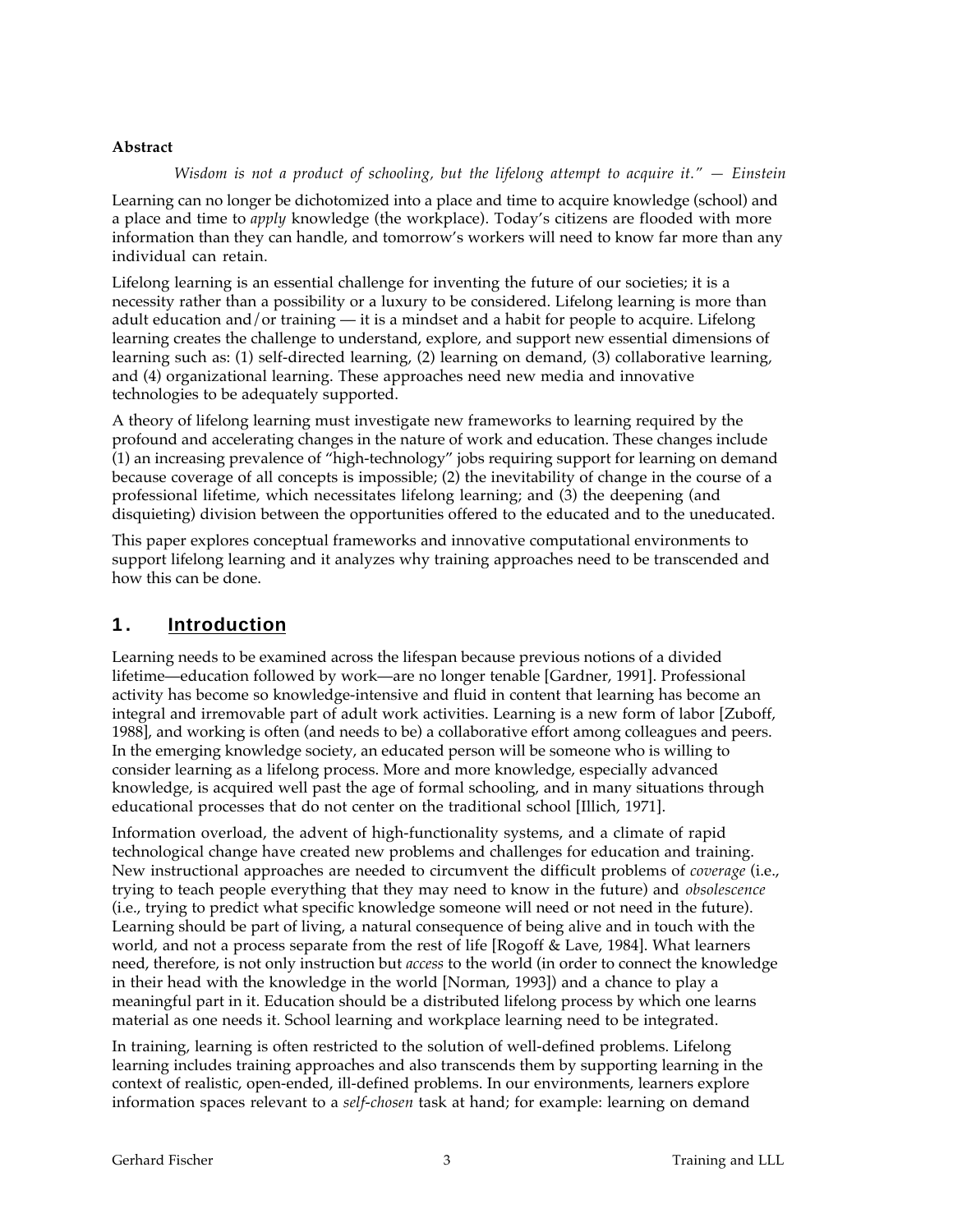provides learner-centered alternatives to teacher-centered tutoring systems, and it augments open-ended, unsupported learning environments by providing advice, assistance, and guidance if needed in breakdown situations.

In this paper I first characterize problems facing workers and learners in the information society. I characterize and differentiate training and lifelong learning approaches. In the remaining part of the paper I focus on lifelong learning by first describing requirements and different approaches to it. Some examples of our work will be used to illustrate innovative systems supporting lifelong learning. I conclude by assessing these approaches and their systems and tools identifying their strengths and weaknesses.

## **2 . Problems in the Information Age**

**Lack of creativity and innovation.** Societies and countries of the future will be successful not "because their people work harder, but because they work smarter". Creativity and innovation are considered essential capabilities for working smarter in knowledge societies [Drucker, 1994]; thus an important challenge is how these capabilities can be learned and practiced. An implicit assumption made is that self-directed and lifelong learning can influence the creativity and innovation potential of individuals, groups, organizations, and countries.

**Coping with change.** Most people see schooling as a period of their lives that prepares them for work in a profession or for a change of career. This view has not enabled people to cope well with the following situations: (1) most people change careers 3-4 times in their lives even though what they learned in school was designed to prepare them for their first career; (2) the pace of change is so fast that technologies and skills to use them become obsolete within 5-10 years; (3) university graduates are not well prepared for work; (4) companies have trouble institutionalizing what has been learned (e.g., in the form of organizational memories) so that the departure of particular employees does not disable the companies' capabilities; and (5) although employers and workers alike realize that they must learn new things, they often don't feel they have the time to do so.

**Information is not a scarce resource.** "Dumping" even more decontextualized information on people is not a step forward in a world where most of us already suffer from too much information. Instead, technology should provide ways to "say the 'right' thing at the 'right' time in the 'right' way." Information consumes human attention, so a wealth of information creates a poverty of human attention.

**"Ease of use" is not the greatest challenge or the most desirable goal for new technologies.** Usable technologies that are not useful for the needs and concerns of people are of no value. Rather than assuming people should and will be able to do everything without a substantial learning effort, we should design computational environments that provide a low threshold for getting started and a high ceiling to allow skilled users to do the things they want to do.

**Computers by themselves will not change education.** There is no empirical evidence for this assumption based on the last 30 years of using computers to change education (such as computerassisted instruction, computer-based training, or intelligent tutoring systems). Technology is no "Deus ex machina" taking care of education. Instructionist approaches are not changed by the fact that information is disseminated by an intelligent tutoring system. The content, value, and quality of information and knowledge are not improved just because information is offered in multimedia or over the WWW. Media itself does not turn irrelevant or erroneous information into more relevant information.

**The single or most important objective of computational media is not reducing the cost of education.** Although we should not ignore any opportunity to use technology to lessen the cost of education, we should not lose sight of an objective that is of equal if not greater importance: increasing the *quality* of education.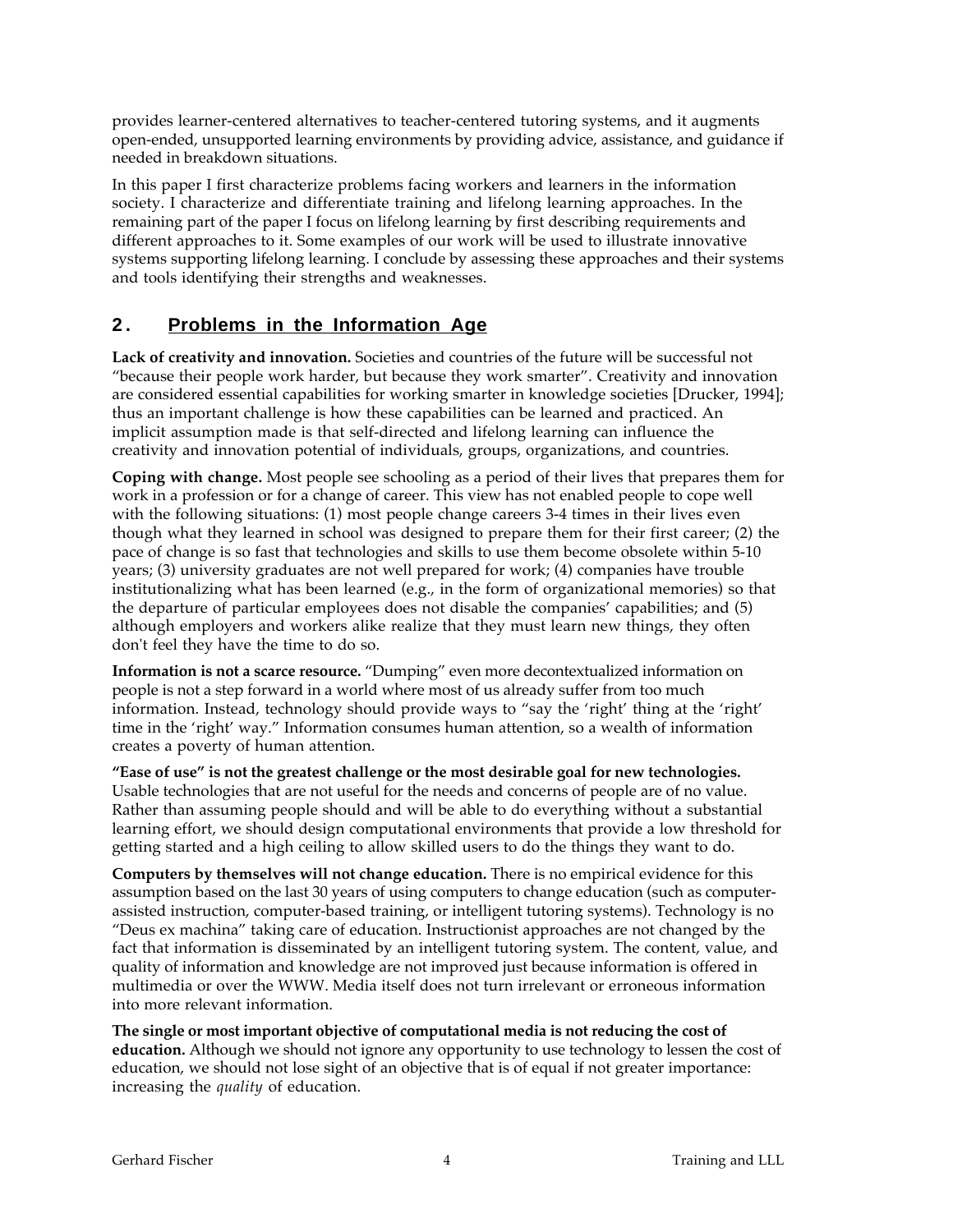**The 'super-couch potato' consumers should not be the targets for the educated and informed citizens of the future.** The major innovation that many powerful interest groups push with the information superhighway is to have a future in which people show their creativity and engagement by selecting one of at least 500 TV channels with a remote control. The major technical challenge derived from this perspective becomes the design of a "user-friendly" remote control. Rather than serving as the "reproductive organ of a consumer society" [Illich, 1971], educational institutions must fight this trend by cultivating "designers," that is by creating mindsets and habits that help people become empowered and willing to actively contribute to the design of their lives and communities [Fischer, 1998a].

**School-to-work transition is insufficiently supported.** If the world of working and living (1) relies on collaboration, creativity, definition, and framing of problems; (2) deals with uncertainty, change, and distributed cognition; and (3) augments and empowers humans with powerful technological tools, then the world of schools and universities needs to prepare students to function in this world. Industrial-age models of education and work are inadequate to prepare students to compete in the knowledge-based workplace. A major objective of a lifelong learning approach is to reduce the gap between school and workplace learning.

**The "Gift Wrapping" approach dominates educational reform.** Information technologies have been used to mechanize old ways of doing business [Landauer, 1995] — rather than fundamentally rethinking the underlying work processes and promoting new ways to create artifacts and knowledge. In learning, these technologies have been used primarily as add-ons to existing practices [Fischer, 1998c] rather than a catalyst for fundamentally rethinking what education should be about in the next century. Frameworks, such as instructionism, fixed and "balkanized" curricula, memorization, decontextualized rote learning, etc., are not changed by technology itself. We cannot prepare people to live in a twenty-first century world using nineteenth century technology.

**Quality employment.** The current dislocation problem experienced by workers [Rifkin, 1995] is one example of an increasingly societal trend. Workers in the growing service and information sector will face an accelerating rate of change in the knowledge and skills necessary to stay competitive. Traditional paradigms of education and training will not, in themselves, be sufficient to meet this increasingly important need. Additional infrastructure must be developed that allows people to learn on the job, and knowledgeable experts to communicate and extend their knowledge within and across domains.

# **3 . Training and Lifelong Learning**

Lifelong learning is more than training or continuing education. It must support multiple learning opportunities including exploring conceptual understanding as well as narrowing to practical application of knowledge, ranging over different settings such as academic education, informal lifelong learning, and professional and industrial training. Figure 1 summarizes the different emphases of training and lifelong learning along a number of dimensions.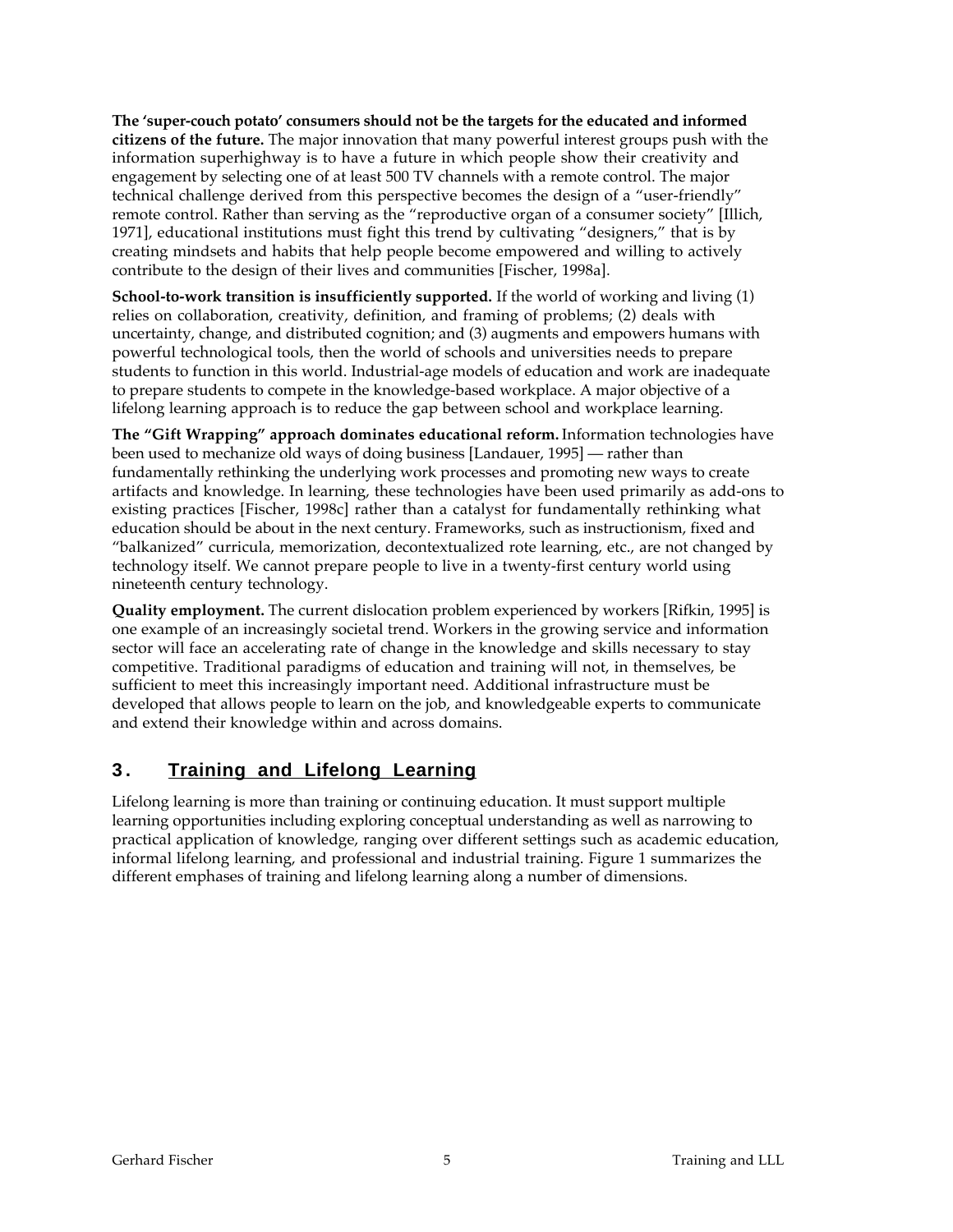|                                | <b>Emphasis on training</b>                  | Emphasis on lifelong learning                                        |
|--------------------------------|----------------------------------------------|----------------------------------------------------------------------|
| perceived role of new<br>media | economical, productivity                     | quality                                                              |
| epistemologies of<br>knowledge | explicate and transfer existing<br>knowledge | understand existing knowledge and<br>create new knowledge            |
| new media                      | learn about computers                        | learn with computers                                                 |
| impact of new media            | make delivery method more<br>efficient       | allow new things to be learnt                                        |
| teaching                       | add-on to current teaching<br>methods        | change what we teach and how we<br>teach                             |
| assessments                    | number of facts known                        | articulating knowledge, reflective<br>practitioner                   |
| mindset                        | passive consumer                             | active designer, co-developer                                        |
| setting                        | schools, separate, formal,<br>forced         | workplace, families, museums;<br>integrated, informal, discretionary |
| new knowledge                  | assigned-to-learn,<br>decontextualized,      | need-to-know, on demand,<br>contextualized                           |
| learning                       | rote learning                                | learning with understanding                                          |

#### **Figure 1: Emphasis on Training versus Emphasis on Lifelong Learning**

#### **3.1. Training**

Learning new skills and acquiring new knowledge cannot be restricted to formal educational settings. Effective learning needs to be integrated into the work process. Current teaching programs train people to use what is effectively a snapshot of an evolving technology. Training is often considered as a variable plugged into an economic model. This short-sighted cycle of training and retraining cannot be broken unless we recognize that learning is a lifelong process that cannot be separated from working [Sachs, 1995].

By *integrating working and learning*, people learn within the context of their work on realworld problems. Learning does not take place in a separate phase and in a separate place, but is integrated into the work process. People construct solutions to their own problems, and the system advises them when they are getting into trouble and provides directly relevant information. The direct usefulness of new knowledge for actual problem situations greatly improves the motivation to learn the new material because the time and effort invested in learning are immediately worthwhile for the task at hand — not merely for some putative long-term gain.

Many conventional frameworks of training (programmed instruction, computer-based training) and working (a best scientific way) are grounded in the behaviorist learning theory of B.F. Skinner and the models of industrial work of F.W. Taylor. Figure 2 contrasts these approaches with the lifelong and self-directed approaches to learning.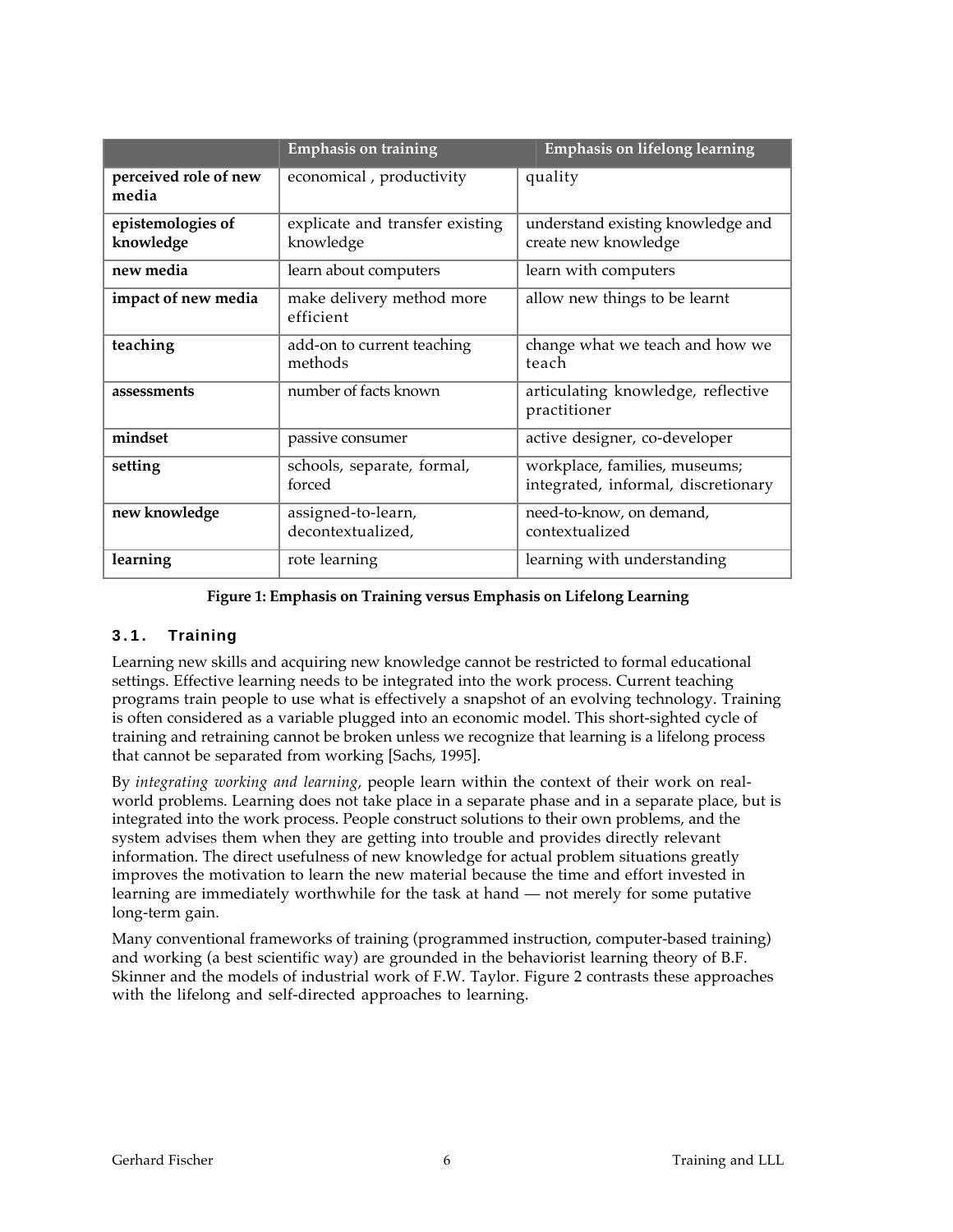| Skinner/Taylor                                                                                                                                              |        | <b>Beyond Skinner and Taylor</b>                                                                                                        |
|-------------------------------------------------------------------------------------------------------------------------------------------------------------|--------|-----------------------------------------------------------------------------------------------------------------------------------------|
| there is a "scientific," best way to learn<br>and to work (programmed instruction,<br>computer-assisted instruction, production<br>lines, waterfall models) | $---$  | real problems are ill-defined and wicked;<br>design is argumentative, characterized by<br>a symmetry of ignorance among<br>stakeholders |
| separation of thinking, doing, and learning                                                                                                                 | --->   | integration of thinking, doing, and<br>learning                                                                                         |
| task domains can be completely understood                                                                                                                   | $---$  | understanding is partial; coverage is<br>impossible                                                                                     |
| objective ways to decompose problems into<br>standardizable actions                                                                                         | $--->$ | subjective, situated personal interests;<br>need for iterative explorations                                                             |
| all relevant knowledge can be explicitly<br>articulated                                                                                                     | $---2$ | much knowledge is tacit and relies on tacit<br>skills                                                                                   |
| teacher / manager as oracle                                                                                                                                 | $---$  | teacher / manager as facilitator or coach                                                                                               |
| operational environment: mass markets,<br>simple products and processes, slow change,<br>certainty                                                          | $---$  | customer orientation, complex products and<br>processes, rapid and substantial change,<br>uncertainty and conflicts                     |

**Figure 2: Transcending Skinner and Taylor**

### **3.2. Lifelong Learning**

Lifelong learning needs to promote effective educational opportunities in the many learning settings through which people pass, including home, school, work, and the larger political community.

Professional work cannot simply proceed from a fixed educational background; rather, education must be smoothly incorporated as part of work activities. Similarly, learning takes place not only at all ages and in virtually all professions; increasingly, it takes place among heterogeneous groups of people in families, clubs, and virtual communities. Insights gained from these individual situations need to be developed into broad and effective theories of learning, innovative and intelligent systems, practices, and assessments across many professional genres. A lifelong learning approach permits integration of the best features of school, community, home, and workplace learning.

Figure 3 presents a high-level comparison between school and workplace learning illustrating some of the major differences. In the standard "instructionist" classroom environment, students are generally unable to see the relevance of what they learn because the material presented is disembodied from everyday experience; the material to be learned is formulated externally by teachers and curriculum developers, and problems have an artificially "closed," well-defined nature (i.e., there is one correct answer and one prescribed process for obtaining that answer). These limitations of formal education have led to complaints from corporations that even graduates from the best schools lack the practical design experience needed to perform their jobs.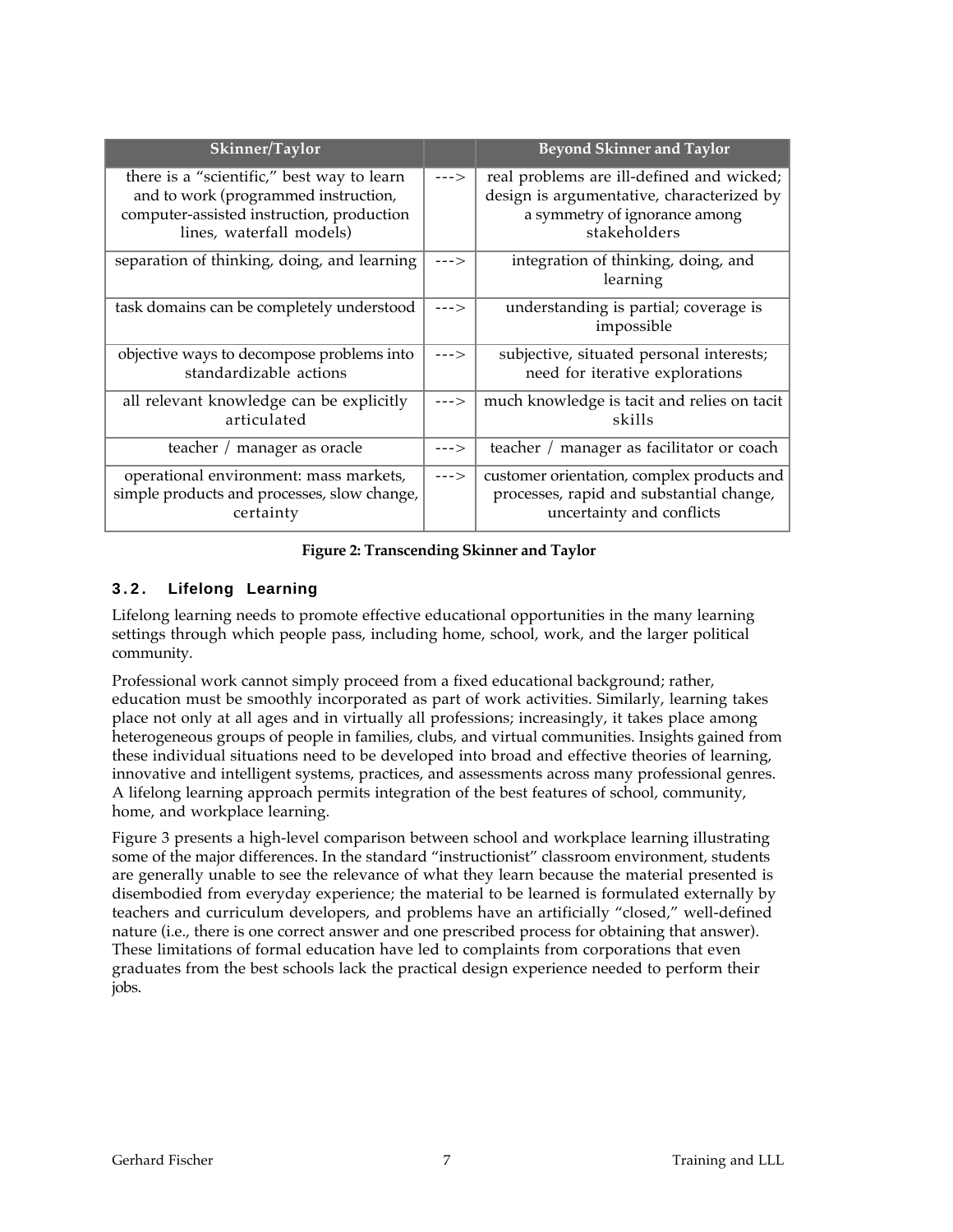|                     | <b>Training conceptualized</b><br>as School Learning | Lifelong Learning conceptualized<br>as Workplace Learning |
|---------------------|------------------------------------------------------|-----------------------------------------------------------|
| emphasis            | "basic" skills                                       | education embedded in ongoing<br>work activities          |
| potential drawbacks | decontextualized, not<br>situated                    | important concepts are not<br>encountered                 |
| problems            | given                                                | constructed                                               |
| new topics          | defined by curricula                                 | arise incidentally from work<br>situations                |
| structure           | pedagogic or "logical"<br>structure                  | work activity                                             |
| roles               | expert-novice model                                  | reciprocal learning                                       |
| teachers/ trainers  | expound subject matter                               | engage in work practice                                   |
| mode                | instructionism<br>(knowledge absorption)             | constructionism<br>(knowledge construction)               |

#### **Figure 3: A Comparison of Different Conceptualizations of Training and Lifelong Learning**

Although there is a growing awareness for the need for more integration of working and learning (e.g., "on-the-job" training programs, performance support systems, simulation environments [Gery, 1997]), many corporate education and training programs have been modeled after schools. Employees attend lectures and seminars where decontextualized knowledge is presented to them by instructors who often know little about the real problems encountered in working life. Conventional studies of workplace learning have concentrated on activities employers have explicitly organized for the purpose of training. This "workplace training," suffers from the same phenomenon of decontextualization as does the school-based environment on which it is modeled. Detterman [Detterman & Sternberg, 1993] (in reviewing earlier summaries of the literature on workplace training by Baldwin and Ford), writes: *"American businesses have a major stake in fostering transfer of training, since they spend up to \$100 billion each year to train workers. Yet the estimate is that not more than 10% of training transfers to the job. So business wastes \$90 billion each year because of lack of transfer."*

These observations collectively point toward a need for weaving the process of learning into ongoing, self-directed, work-related activities. As a source of examples, informal workplace learning — the "apprenticeship"-style education typical of medical doctors, Ph.D. students, and some crafts people [Lave & Wenger, 1991] — presents features that are interesting for our research goals of supporting learning on demand.

A *theory of lifelong learning* must investigate new approaches to learning required by the profound and accelerating changes in the nature of work and education. These changes include (1) an increasing prevalence of "high-technology" jobs requiring support for learning on demand because coverage of concepts is impossible; (2) the inevitability of change in the course of a professional lifetime, which necessitates lifelong learning; and (3) the deepening (and disquieting) division between the opportunities offered to the educated and to the uneducated.

Lifelong learning is a continuous engagement in acquiring and applying knowledge and skills in the context of self-directed problems and should be grounded in descriptive and prescriptive goals such as:

learning should take place in the context of authentic, complex problems (because learners will refuse to quietly listen to someone else's answers to someone else's questions);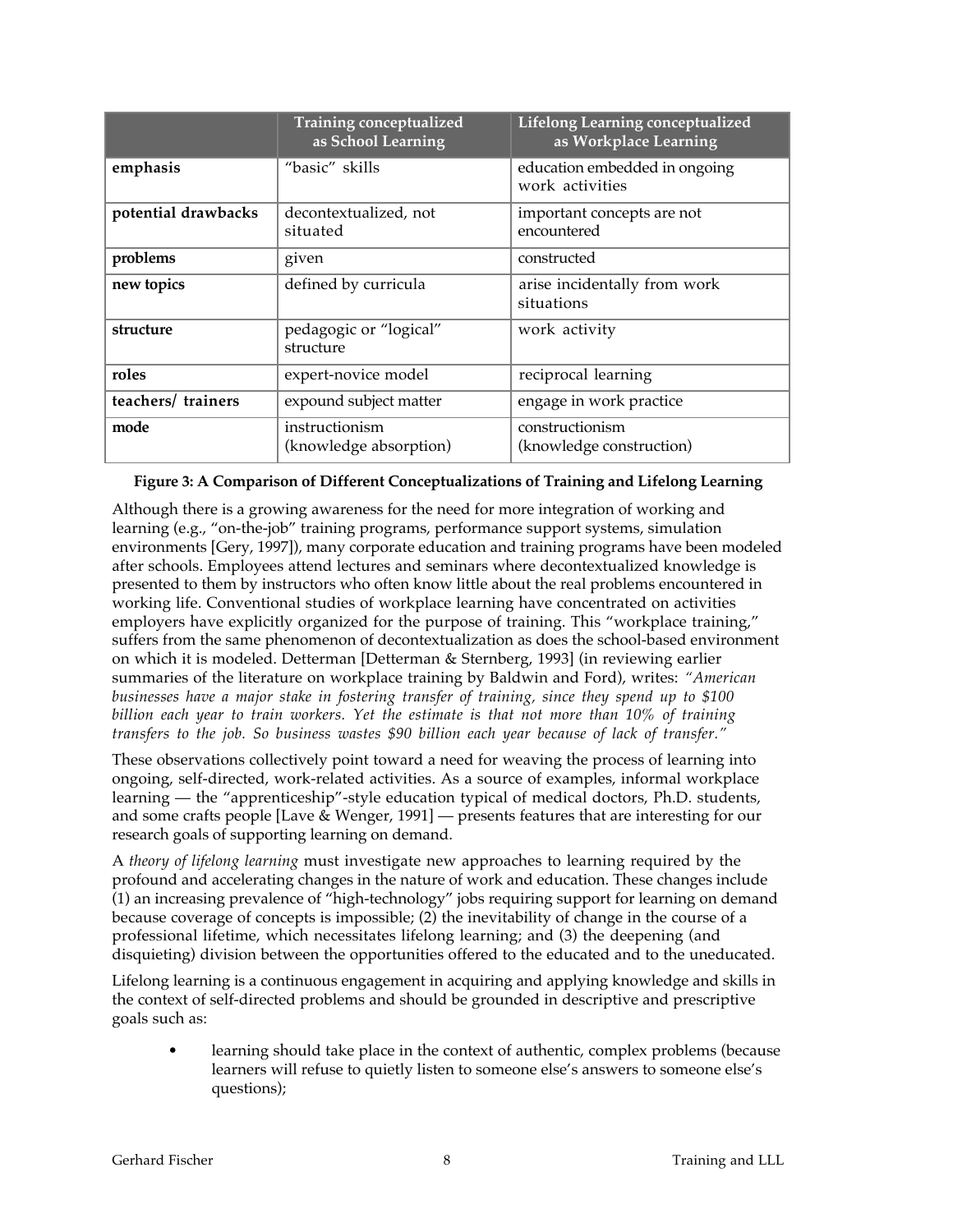- learning should be embedded in the pursuit of intrinsically rewarding activities;
- learning-on-demand needs to be supported because change is inevitable, complete coverage is impossible, and obsolescence is unavoidable;
- organizational and collaborative learning must be supported because the individual human mind is limited; and
- skills and processes that support learning as a lifetime habit must be developed.

Learning taking place outside of an (instructionist) classroom can often be characterized as follows: humans are engaged in some activity (some action such as working, collaboratively solving a problem, or playing); they experience a breakdown; and they reflect about the breakdown (i.e., the piece of lacking knowledge, the misunderstanding about the consequences of some of their assumptions, etc.). Schön [Schön, 1983] calls this reflection-in-action. Because self-reflection is difficult, a human coach, a design critic, or a teacher can help the learner to identify the breakdown situation and to provide task-relevant information for reflection. In our own work, we have explored the possibility using computational critics [Fischer et al., 1993] to provide some of this support when humans are not present. Critics make argumentation serve design, that is, they support learners in their own activities.

Engagement and support for self-directed learning is critical when learning becomes an integral part of life — driven by our desire and need to understand something, or to get something done instead of solving a problem given in a classroom setting. A lifelong learning perspective implies that schools and universities need to prepare learners to engage in self-directed learning processes because this is what they will have to do in their professional and private lives outside of the classroom.

It is advantageous for both motivation and the ability to acquire new knowledge that students be able to direct their own learning [Fischer, 1991]. Self-directed learning [Fischer, 1998b] deemphasizes teaching as a process in which a teacher tells something to a passive learner, but focuses instead on mutual dialogs and joint knowledge construction, which are enhanced by the creation, discussion and evolution of artifacts.

# **4 . Environments in Support of Lifelong Learning**

### **4.1. Requirements**

One of the major roles for new media and new technology is not to deliver predigested information to individuals but to provide the opportunity and resources for engaging in meaningful activity, for social debate and discussion, for creating shared understanding among stakeholders, and for framing and solving authentic problems. This global perspective leads to the following requirements for lifelong learning:

- Users set most of the goals, not the system.
- The vocabulary, tools, functions, and practices supported by the system come from the working environment, where they are natural and appropriate.
- The mode of operation emphasizes learning from breakdowns and from fulfilling commitments.
- Tools must appear directly relevant to help with the problem at hand; they must not generate further breakdowns.
- Although learning environments may have some built-in expertise, users will find most expert knowledge by locating other people who have the knowledge.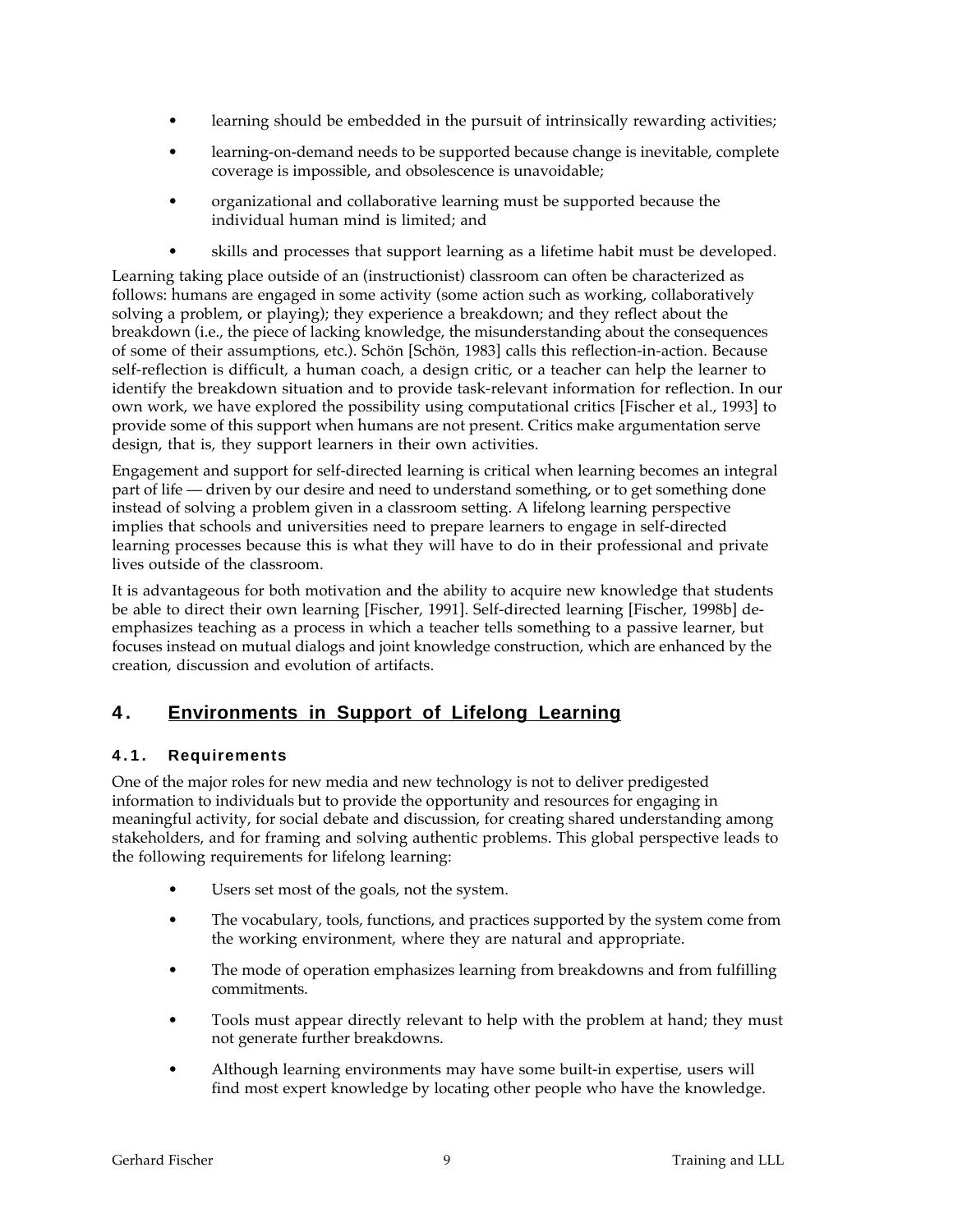- Some of the tools must help with cross-domain searching: finding similar problems that have been solved elsewhere and reporting on their solutions.
- The systems should aid users in two kinds of reflection immediate, to deal with the problem and to organize a solution; and post-mortem, to see if the problem is recurrent and can be avoided by restructuring work processes.
- Systems should feature many interactions among people, because these are the sources of most breakdowns.
- Systems should support not only the individual's solo performance, but work in cooperation with others and while belonging to different groups at the same time: systems should support the improvement of collective knowledge as well as individual knowledge.

**Open Systems.** The needs of people engaged in lifelong learning will transcend the boundaries of any closed system, making mechanisms such as end-user modifiability and end-user programming a necessity rather than a luxury. One of the biggest challenges facing systems in support of lifelong learning is to allow end-users to become co-developers of systems. Figure 4 differentiates between two stages in the design and use of an artifact. At *design time*, system developers create environments and tools including help systems, guided tours, forms, and so on, and they have to make decisions for users (who may want to be consumers or designers), for situational contexts, and for tasks that they can only anticipate. For print media, a fixed context is decided at design time, whereas for computational media, the behavior of a system at *use time* can take advantage of contextual factors (such as the background knowledge of a user, the specific goals and objectives of a user, the work context) *known only at use time*. The fundamental difference is that computational media have interpretive power — they can analyze and critique the artifacts created by users [Fischer et al., 1993] — and users acting as designers will create artifacts of all kinds. The challenge is to build new innovative systems that allow the users to articulate contextual factors (e.g., in using a specification component [Nakakoji, 1993] and/or infer this information from the environment), which will serve as objects for interpretation.

Figure 5 characterizes the duality and the distributed nature of knowledge: a specific user can learn (specifically learn in context and on demand) from a computational environment (which contains knowledge and tools contributed by many members of the community of practice), but if this user considers her/himself a designer, she/he will also contribute to the environment (assuming mechanisms are available that allow her/him to do so with a reasonable effort). This perspective illustrates the concepts and need for co-adaptive systems: (1) users learn from



**Figure 4: Design and Use Time**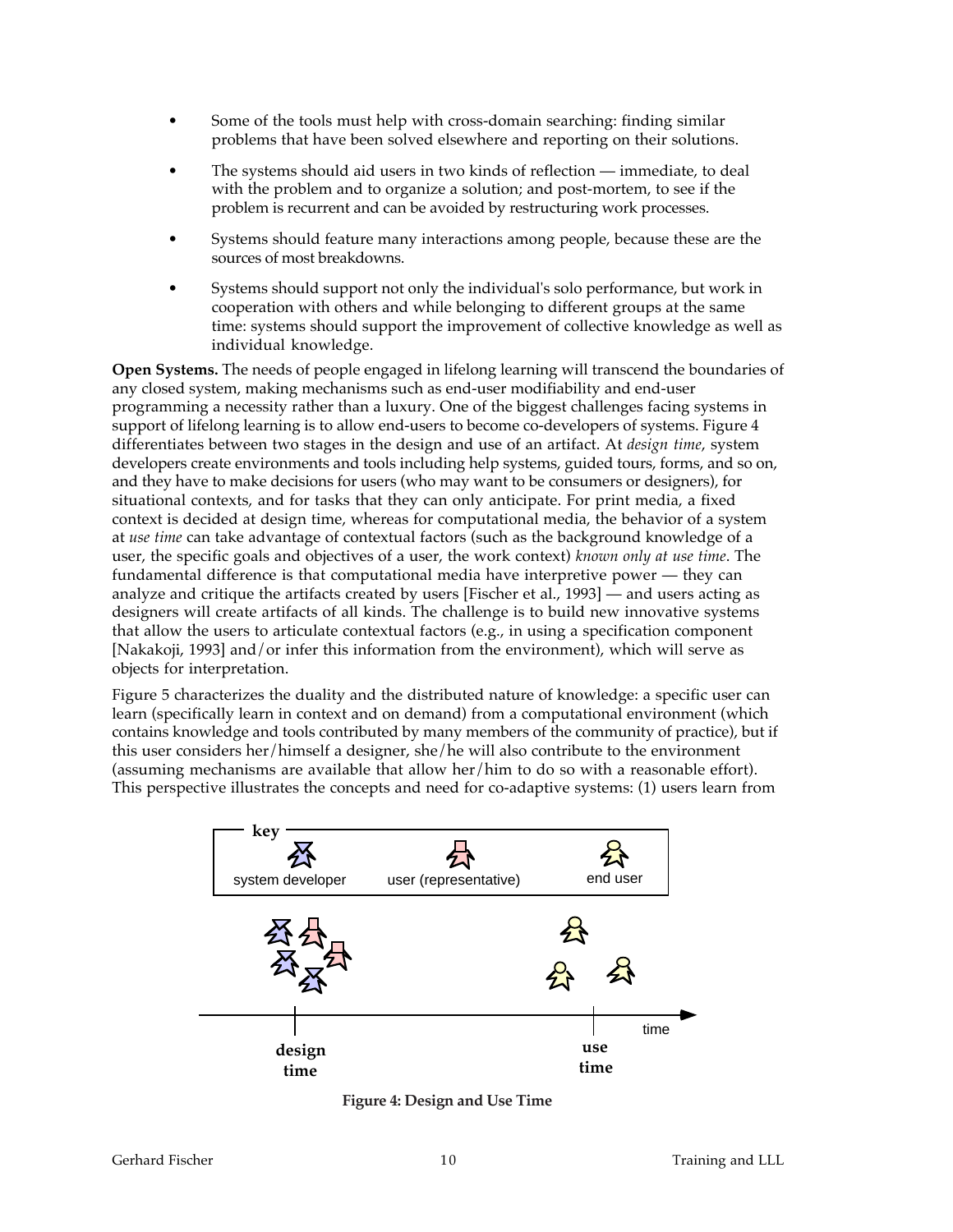the systems; (2) users acting as innovators, co-developers and designers adapt and evolve the systems; and (3) support for organizational learning allows users to share these adaptations with others.



**Figure 5: Duality between Learning and Contributing**

**Collaborative Systems.** Even though we face too much information in the abstract, in most specific problem situations we do not have enough knowledge. Learning cannot be restricted to finding knowledge that is "out there". If nobody in a group knows the answer, we have to create new knowledge and new environments that stimulate innovation and creativity by exploiting breakdowns, symmetry of ignorance, experimentation, and external objects serving as objects-tothink-with and objects-to-talk-about. The individual, unaided human mind is limited: there is only so much we can remember and there is only so much we can learn. Talented people require approximately a decade to reach top professional proficiency. This general observation provides the rationale that when a domain reaches a point where the knowledge for skillful professional practice cannot be acquired in a decade, specialization will increase, teamwork will become a necessity, and practitioners will make increasing use of external reference aids (such as printed and computational media). With powerful technologies becoming widely available, people take on more jobs that are more complex or more comprehensive. Therefore, they need help accomplishing unfamiliar tasks that are part of an expanded job. Beyond the need for new and changing domain knowledge, there is also a large demand for new tool knowledge.

### **4.2. Modes of Learning**

Innovative uses of computers in education have focused on two major approaches: intelligent tutoring systems and interactive learning environments [Wenger, 1987]. The strength of *intelligent tutoring systems* [Anderson et al., 1995; Sleeman & Brown, 1982] lies in their ability to teach basic concepts and skills of a problem domain. Tutoring is an adequate mode of learning for getting started learning a new system. One can predesign a sequence of microworlds and lead a user through them [Burton et al., 1984]. But tutoring is of little help in supporting learning on demand when intermediate users are involved in their "own doing". Tutoring is not task-driven because the total set of tasks *cannot* be anticipated. Instead, the system controls the dialogue, and the user has little control over what to do next. Tutoring systems, similar to school education, leave it to the learner to relate training to real-world problem situations.

*Interactive learning environments* (such as LOGO [Papert, 1980]) avoid the problem of presenting instructional material in a system-controlled order without regard to the learner's situation, but they provide limited support in helping learners detect mistakes or overcome breakdowns [Fischer, 1994b]. Misconceptions may accumulate into chains, in which each later misconception is based on a previous one. Learners get trapped on suboptimal plateaus because they fail to discover the knowledge needed to make better use of their tools and to create better artifacts. Interactive learning environments support autonomous learning; in order to support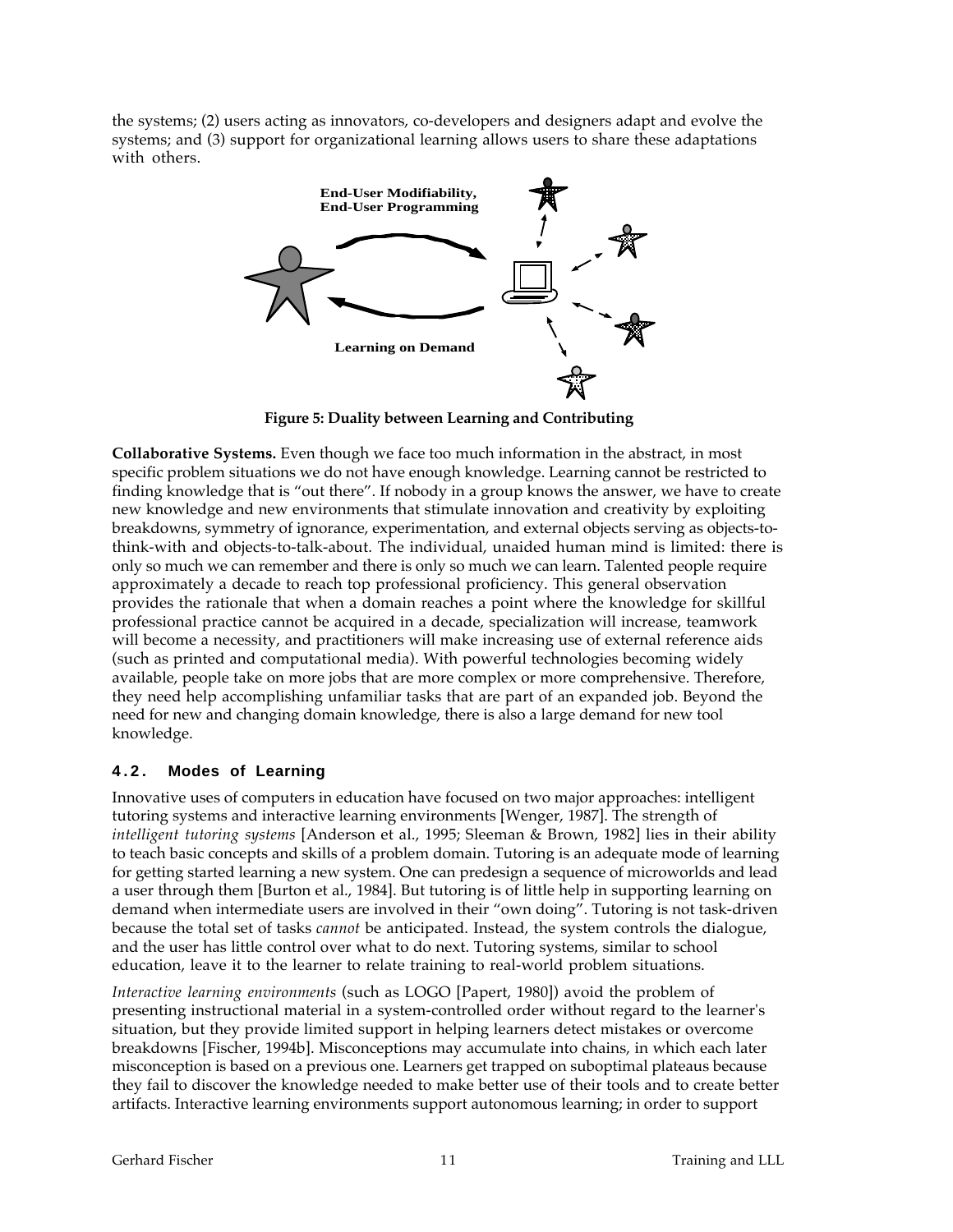self-directed learning they need to be augmented with mechanisms that can offer help, support, and reflection for learners who get stuck or who do not know how to proceed.

Figure 6 illustrates the interdependencies between intelligent tutoring systems, interactive learning environments, and domain-oriented design environments [Collins, 1996]. The links in the figure indicate how the different approaches can profit from each other: *domain-oriented design environments* (see below) support learning on demand [Fischer, 1991] and self-directed learning, and they have profited from end-user modifiability (as explored in interactive learning environments [Repenning & Ioannidou, 1997]) and contextualized tutoring (in which tutoring episodes are contextualized to the interests and problem of a learner [Atwood et al., 1991]).

Learner Support



**Figure 6: The Relationships Among Intelligent Tutoring Systems, Interactive Learning Environments, and Domain-Oriented Design Environments**

### **4.3. Domain-Oriented Design Environments**

For many years we have been trying to find new ways of creating computer-based learning environments, combining the strengths of both approaches while at the same time eliminating some of the weaknesses. Our goal has been to integrate working and learning and to support learning on demand. *Domain-oriented design environments* [Fischer, 1994a] have proven to be powerful and versatile environments for learning that (1) address the limitations of intelligent tutoring systems and interactive learning environments, and (2) provide multiple learning opportunities. Pursuing this line of research, we have emphasized research directions and techniques that augment and complement human intelligence with rich computational environments, including critics, agents, assistants, adaptable and adaptive tools, information access, and information delivery mechanisms [Terveen, 1995].

Domain-oriented design environments are collections of interrelated tools and information repositories that provide specific support for communicating about and exploring concepts within a domain. Example domains that we have explored include kitchen design, graphical user interface layout, telephone voice messaging systems, local area network design, lunar habitat design, and interactive simulation games using the World Wide Web as a research medium (these efforts are documented in: http://www.cs.colorado.edu/~l3d/Research/). Design environments have the following major components: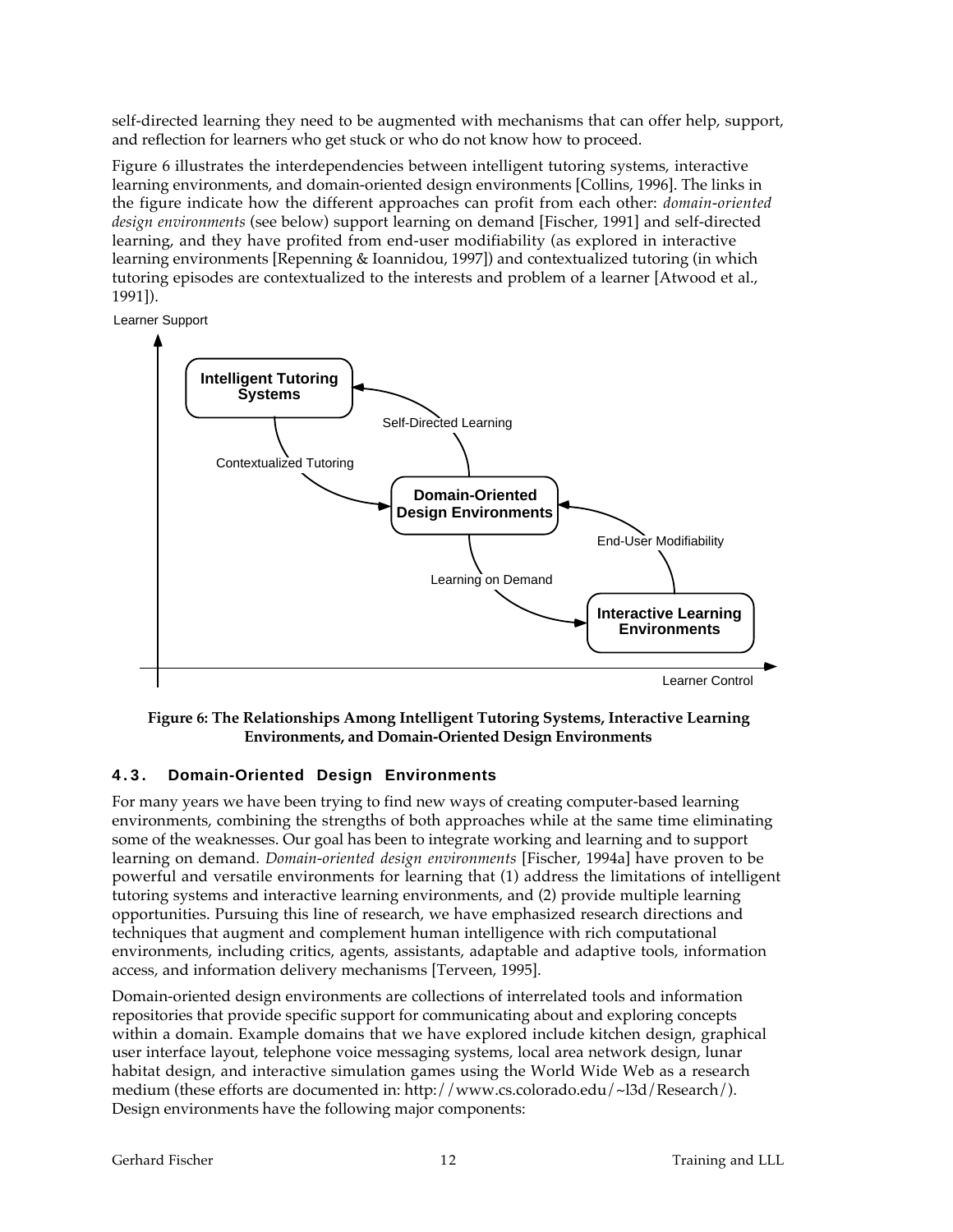- The construction component is the principal medium for modeling a design. It provides a palette of domain-oriented design units, which can be arranged in a work area using direct manipulation. Design units represent primitive elements in the construction of a design, such as sinks and stoves in the domain of kitchen design. Critics can be tied to these domainoriented design units and to relationships between design units.
- The specification component [Nakakoji, 1993] allows designers to describe abstract characteristics of the design they have in mind. The specifications are expected to be modified and augmented during the design process, rather than to be fully articulated at the beginning. The specification provides the system with an explicit representation of the user's goals. This information can be used to tailor both the critic suggestions put forth and the accompanying explanations to the user's task at hand.
- The argumentative hypermedia component contains design rationale [Moran & Carroll, 1996]. Users can annotate and add argumentation as it emerges during the design process. Argumentation is a valuable component in a critic's explanation; it identifies the pros and cons of following a critic suggestion and helps the user to understand the consequences of following a suggestion.
- The catalog component provides a collection of previously constructed designs. These illustrate examples within the space of possible designs in the domain and support reuse and case-based reasoning [Kolodner, 1993]. Catalog entries are also important components in a critic's explanation. Often a critic does not suggest a course of action but instead points out a deficiency in the current design; catalog entries can then be used as specific examples illustrating sample solutions that address a deficiency noted by a critic.
- Simulation mechanisms [Repenning, 1994]; [Sumner, 1995] support users in their understanding of the behavior of a component or a complete artifact.

Domain-oriented design environments derive their power from the integration of its components. When used in combination, each component augments the values of the others in a synergistic manner.

In contrast to general-purpose environments, specific domain-oriented design systems are instantiated from a generic, domain-independent architecture (using the "seeding, evolutionary growth, reseeding" process model [Fischer et al., 1994]) to support users in a specific domain. They provide specific functionality for manipulating, exploring, and communicating about domain entities. All of these components are not static entities in domain-oriented design environments. As users interact with the environment, they create and compose new artifacts that themselves become part of the system.

### **4.4. Critiquing**

In many lifelong learning situations, human understanding evolves through a process of critiquing existing knowledge and consequently expanding the store of knowledge. Critiquing is a dialog in which the interjection of a reasoned opinion about a product or action triggers further reflection on or changes to the artifact being designed. Our work has focused on applying this successful human critiquing paradigm to human- computer interaction. Computer-based critiquing systems are most effective when they are embedded in domain-oriented design environments. Embedded critics [Fischer et al., 1993] play a number of important roles in such design environments: (1) they increase the designer's understanding of design situations by pointing out problematic situations early in the design process, (2) they support the integration of problem framing and problem solving by providing a linkage between the design specification and the design construction, and (3) they help designers access relevant information in the large information spaces provided by the design environment.

Critiquing is ubiquitous. It is, for example, at the heart of the scientific method. Popper [Popper, 1965] theorized that science advances through a cycle of conjectures and refutations.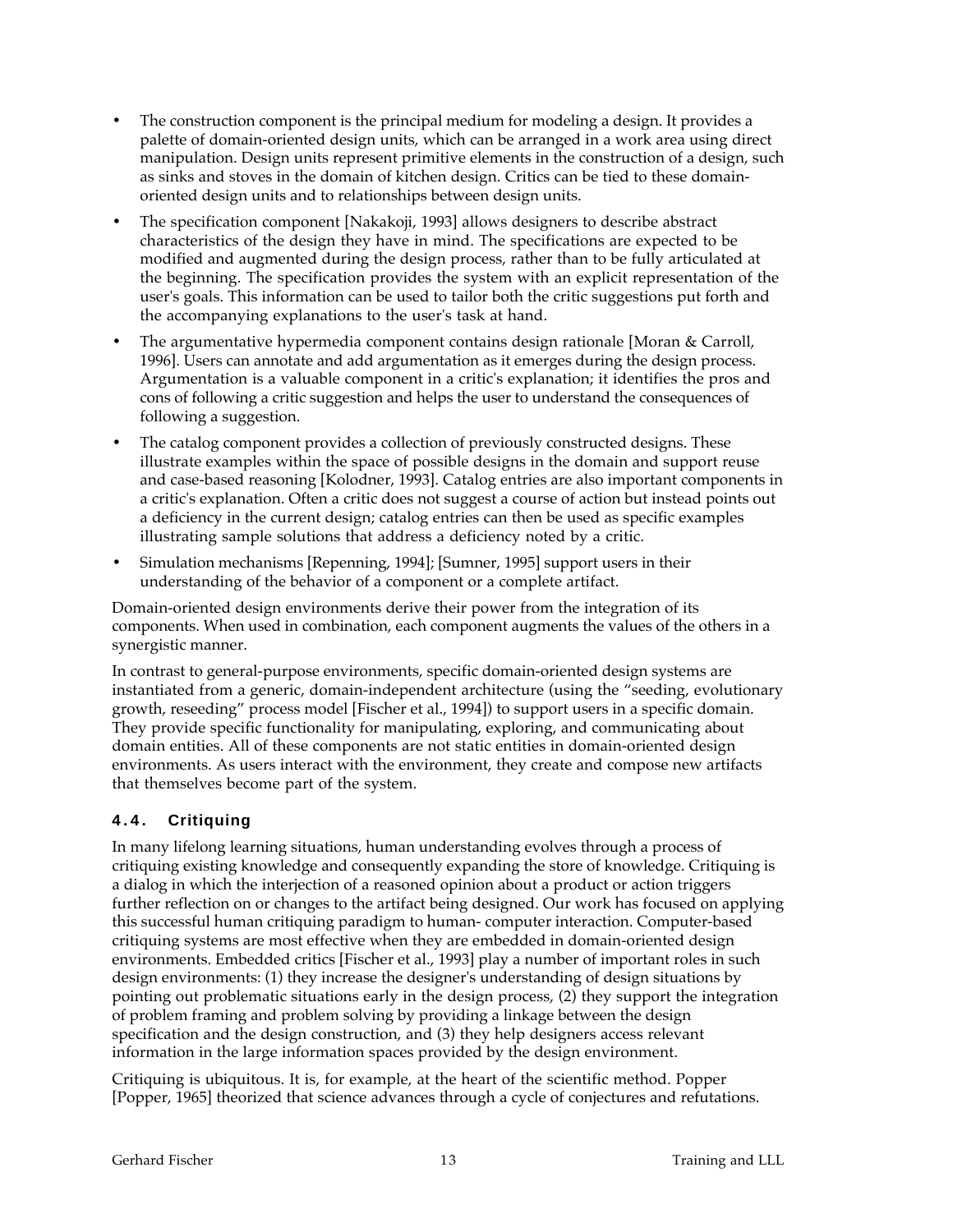Scientists formulate hypotheses and put forth these conjectures for scrutiny and refutation by the scientific community. Besides contributing to the growth of knowledge, this critiquing cycle of conjectures and refutations is essential for creating a shared understanding within the scientific community and providing a stable base for future growth in scientific knowledge.

Critics play an important role in making designers aware of breakdown situations [Fischer, 1994b]. Petroski [Petroski, 1985] noted the importance of failure in the growth of engineering knowledge. The activity of critiquing plays an important role in engineering, science, and design in general. It produces many benefits, including the growth of knowledge, error elimination, and the promotion of mutual understanding by all participants. Through the critiquing process, designers gain a better understanding of the design problem by hearing the different points of view of other design participants.

An essential component of domain-oriented design environments consists of computational critiquing systems. They support workers in increasing the quality of an artifact by signaling breakdowns and they exploit breakdown situations as opportunities for learning on demand. Critics are user-centered and support users working on their own activities. They provide information only when it is relevant. They allow users to do what they want and interrupt only when users' plans, actions, or products are considered significantly inferior. They are applicable to tasks in which users have some basic competence because users must be able to generate a plan, action, or product by themselves. They are most useful when no unique best solution exists in a domain and trade-offs have to be carefully balanced. Critics need to be knowledge-based. They must incorporate knowledge about the application domain, support explanation, model individual users, and provide innovative user interfaces.

### **4.5. The Envisionment and Discovery Collaboratory (EDC)**

The Envisionment and Discovery Collaboratory (EDC) [Arias et al., 1999] is a domain-oriented design environment to support lifelong learning by creating shared understanding among various stakeholders, contextualizing information to the task at hand, and creating objects-to-thinkwith in collaborative design activities. The EDC framework is applicable to different domains, but our initial effort has focused on the domains of urban planning and decision making, specifically in transportation planning and community development. Creating shared understanding requires a culture in which stakeholders see themselves as reflective practitioners rather than all-knowing experts [Schön, 1983]. Collaborative design taking place in such a culture can be characterized by an "asymmetry of knowledge" or a "symmetry of ignorance" [Rittel, 1984]: stakeholders are aware that while they each possess relevant knowledge, none of them has all the relevant knowledge.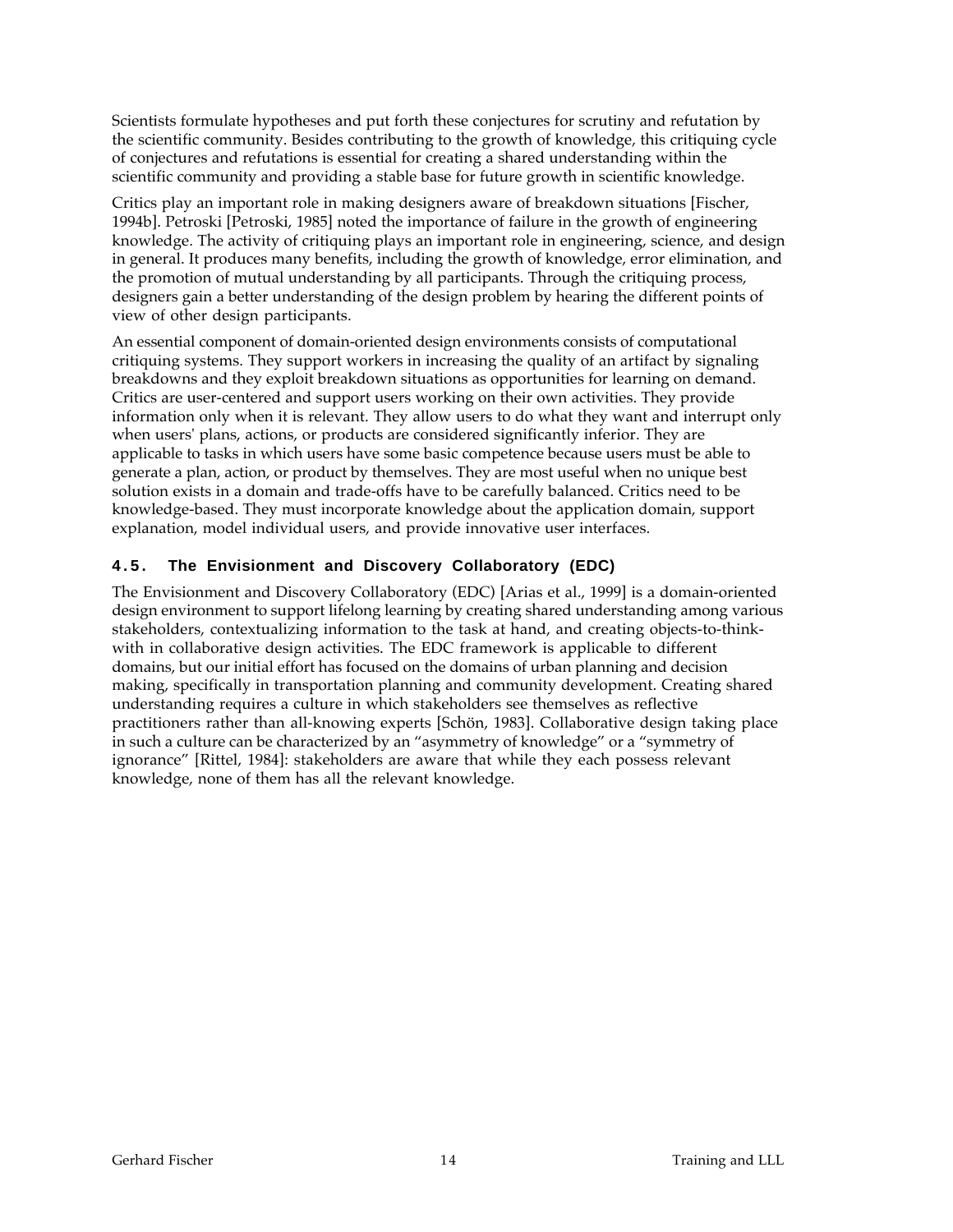

#### **Figure 7: The EDC Environment**

Figure 7 shows the current realization of the EDC environment. Individuals using the EDC convene around a computationally enhanced table, shown in the center of the figure. This table serves as the Action Space for the EDC. Currently realized as a touch-sensitive surface, the Action Space allows users to manipulate the computational simulation projected on the surface by interacting with the physical objects placed on the table. The table is flanked by a second computer driving another touch-sensitive surface (shown horizontally in Figure 7). This computational whiteboard serves as the EDC's Reflection Space. In the figure, neighbors are filling out a Web-based transportation survey that is associated with the model being constructed. The Reflection and Action spaces are connected by communication between the two computers using the Web as a medium. The entire physical space, through the immersion of people *within* the representations of the problem-solving task, creates an integrated human/computer system grounded in the physical world.

As argued before, much development of technology for learning and design builds on or is constrained by the "single user/single computer" interaction model. The EDC emphasizes the creation of shared interaction, social structures, and cultural embedding for learning within the context of communities of learners. It is being developed as a learning and design support medium where 3-D physical objects interact dynamically with virtual ones over an integrated sensory/display work surface as the computational game board. Based on 10 years of experience in building physical simulation games, we see that powerful collaborative learning and shared decision making can be supported by shared interaction and integration with computational models. Together these form a collaborative environment that builds on both distributed and face-to-face collaborations in classrooms or public sites.

Crucial processes relevant for lifelong learning and supported by the EDC are:

• dealing with a set of possible worlds effectively (i.e., exploring design alternatives) to account for the design is an argumentative process, where we do not prove a point but we create an environment for a design dialog [Simon, 1996];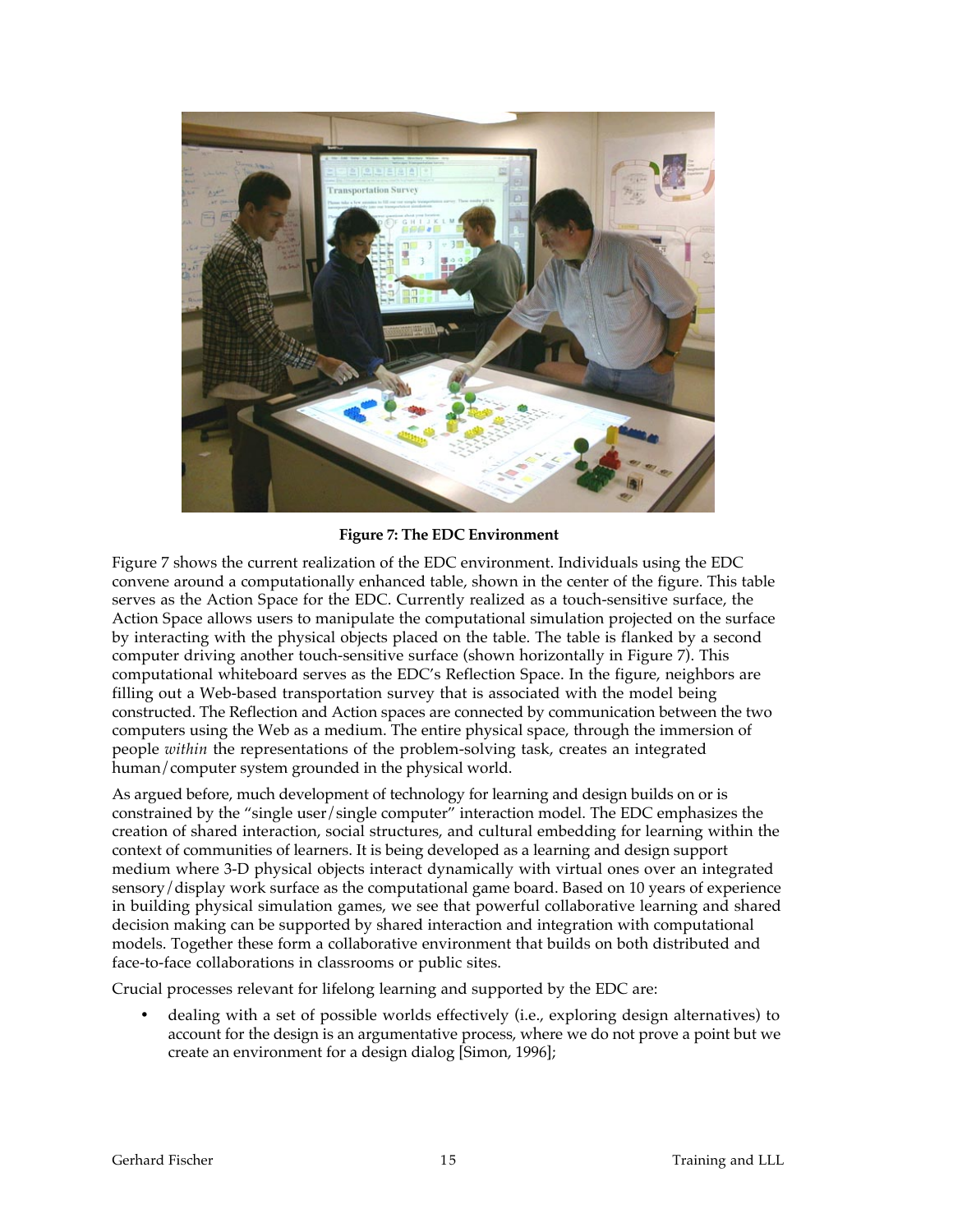- using the symmetry of ignorance (i.e., that all involved stakeholders can contribute actively) as a source of power for mutual learning by providing all stakeholders with means to express their ideas and their concerns [Rittel, 1984];
- incorporating an emerging design in a set of external memory structures, and recording the design process and the design rationale [Fischer et al., 1996];
- creating low-cost modifiable models, which help us to create shared understanding, have a conversation with the materials [Schön, 1983], and replace anticipation (of the consequences of our assumptions) by analysis;
- using the domain-orientation to bring tasks to the forefront and supporting human problem-domain communication [Fischer & Lemke, 1988];
- increasing the "back-talk" of the artifacts with critics [Fischer et al., 1993];
- using simulations to engage in "what-if" games [Repenning, 1994].

The EDC is a contribution to create a new generation of *collaborative* domain-oriented design environments. It shifts the emphasis away from the computer screen as the focal point and creates an immersive environment in which stakeholders can incrementally create a shared understanding through collaborative design. It is an environment that is not restricted to the delivery of predigested information to individuals, but it provides opportunities and resources for design activities embedded in social debates and discussions in which all stakeholders can actively contribute rather than assume passive consumer roles [Fischer, 1998a].

The EDC will prepare the next generation of knowledge workers for lifelong learning and innovation in a world where the traditional bounderies between formal educational institutions and the world at large will dissolve. By reaching out, there is a natural exchange with industries and communities of ideas, skills, and technology. In this reciprocal relationship, graduates of our programs migrate to various places of work to continue their learning. Workers and community members benefit from learning how to participate in and shape the future of their workplaces and their communities through informed collaboration.

#### **4.6. Working Shops — An Environment for Teachers to Engage in Lifelong Learning**

Teachers are the ultimate change agents [Guzdial & Weingarten, 1995] (see also: <http://www.cc.gatech.edu/gvu/edtech/nsfws/>). Creating new paradigms for learning requires teachers who understand and are committed to the improvements envisioned. Teachers—more than other members of our society — need to be lifelong learners. We have developed a new concept entitled *Working Shops* , which views teachers as lifelong learners who learn about new aspects of learning, teaching, and innovative use of technology in the context of their work, exploiting specifically possibilities that they can learn most readily from each other.

In the context of our collaboration with schools in the Boulder Valley School District, we have studied not only the application of technology to learning, but the organizational aspects of learning as well. Widespread experience in educational reform demonstrates that how people learn and the context of learning are as important as what they learn. Creating an environment to support teachers as lifelong learners requires an examination of how teachers as professional practitioners can make effective use of the rich individual and collective experiences, outside resources, new information, and the environment itself to support and enhance student learning.

Working Shops involve a regular, continuous meeting of colleagues who, sharing diverse experiences and ideas, learn together in the process of doing meaningful work. Working Shops provide an indistinguishable mix of acquiring and applying knowledge, focused around the creation of concrete products that are valued by those in the shop and, ultimately, the larger community. Working Shops were conceived in response to the isolated workshop and daily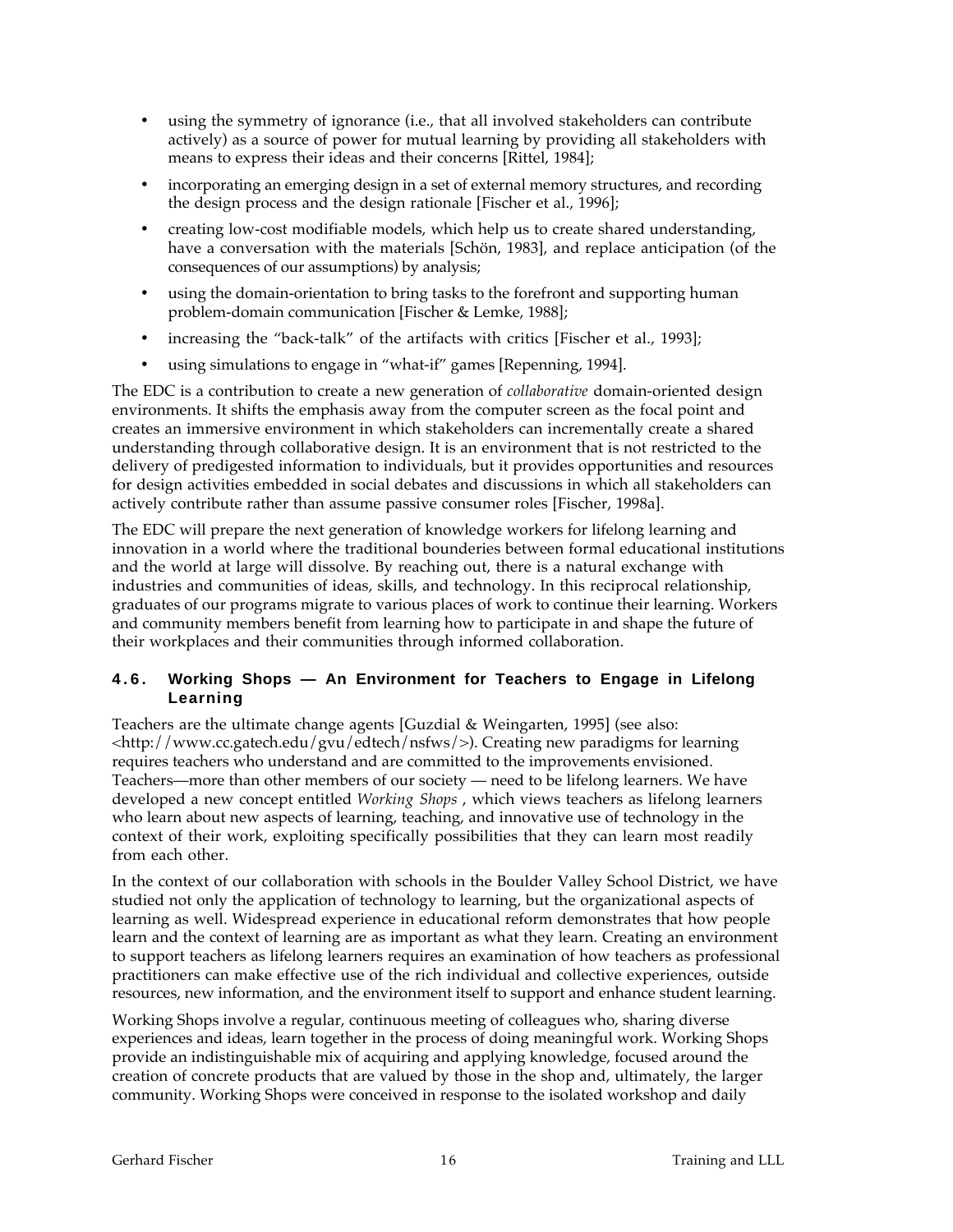work experiences. Drawing on learning models outside of education (e.g., apprenticeships, artists' studios, and scientific laboratories), Working Shops reshape professional development by emphasizing a process of continual, contextual doing and producing, and by creating a community of practice thereby creating a more effective and sustainable process of professional development.

The Working Shops strategy is grounded in the recognition that real and substantial learning requires *time* (during the working day) and *context* (connected to actual, ongoing work). The basic design of the Working Shops process is deceptively simple: Teachers work in teams, meeting once a month during the school day to work on innovative projects and curricula of common interest, learning how to use new technologies or practices in the context of designing and implementing the projects and curricula. Through their collaborative efforts the teams simultaneously develop new pedagogical strategies and tools, acquire new skills and knowledge, and enhance their sense of professional value and collegiality.

Working Shops were envisioned, created and put into practice to complement and transcend training approaches toward professional development for educators that rely almost exclusively on de-contextualized, individualized, instructionist strategies [Watkins & Marsick, 1993]. Teachers are expected to learn on their own time, away from the work context in which the new knowledge needs to be applied. The primary professional development modality is the workshop — a class or a series of three or four classes, that lasts for a few hours. Single-shot "professional development workshops" are far from sufficient to help teachers develop and sustain new approaches to instruction. Teachers and researchers must become "communities of learners" that constantly search for new ways to improve.

# **5 . Assessment**

### **5.1. Lifelong Learning — More Than Training**

Learning is more than being taught [Illich, 1971]. Teaching is often fit "into a mold in which a single, presumably omniscient teacher explicitly tells or shows presumably unknowing learners something they presumably know nothing about" [Bruner, 1996]. A critical challenge is a reformulation and reconceptualization of this impoverished and misleading conception. Although this model may be more realistic for the early grades in schools, it is obviously inadequate for learning processes as they occur in lifelong learning, where knowledge is distributed among many stakeholders and "the answer" does not exist or is not known. Group discussions, conversations around dinner tables, and classrooms have the potential to be opportunities in which knowledge is created and constructed by communities of mutual learners.

Historically, the role of a teacher or a learner was associated with a person. In today's world, being a teacher or being a learner is associated only with a specific context. "Official" teachers should feel comfortable to become learners in many situations. Mutual competency and symmetry of ignorance, supported by objects-to-think-with (externalization of ideas, concepts, and goals), leads to settings and opportunities for learning by all participants. This is most obvious in the context of design activities, as illustrated above with the discussion of the Envisionment and Discovery Collaboratory. Design is collaborative in nature, the relevant knowledge to engage in a design task is distributed among stakeholders, and communication breakdowns occur because the stakeholders belong to different work cultures, which use different norms, symbols, and representations. Knowledge is not transferred or delivered in such situations, but it is jointly constructed.

Observations of learners in our environments in the past indicated that they took advantage of multiple learning opportunities. However, we intend to carefully investigate possible limitations of our approach, for example, the strengths and weaknesses of learning on demand. Limitations may include: (1) the acquisition of certain essential skills should not be deferred until they are needed because the time to learn them may be not available or the environment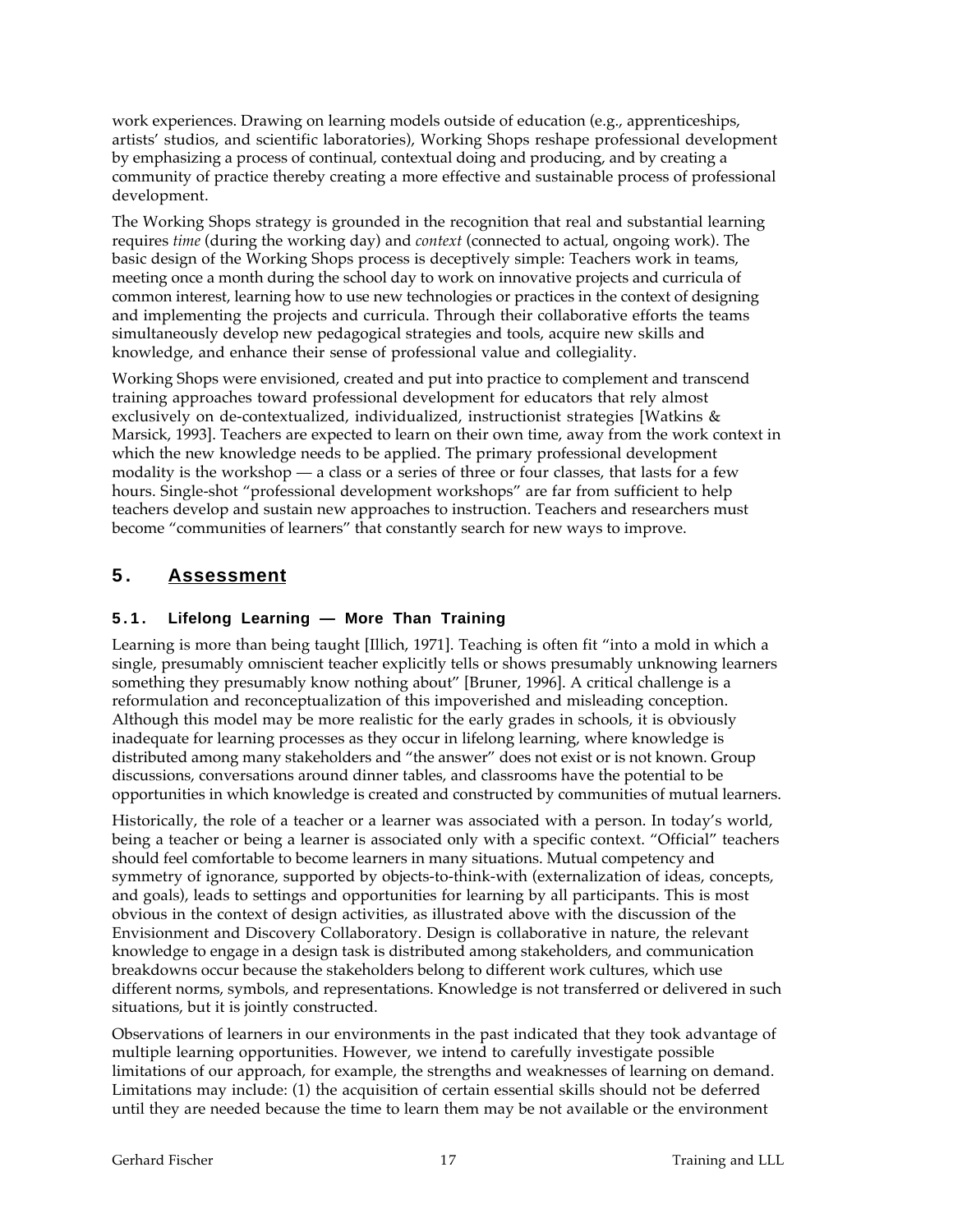may be too dangerous for safe learning processes; (2) learning on demand is task driven and therefore may be limited to exposing users to isolated pieces of knowledge while providing only limited support for learning essential principles; (3) users may encounter difficulties in decontextualizing knowledge so that it can be used in new settings; and (4) whereas learning on demand may be well suited for evolutionary extensions of a knowledge base, it may not support substantial restructuring, because the additional features learned occur only in the neighborhood of what learners already know.

**Tearing down institutional boundaries.** Current educational practices create boundaries that make it very difficult to continue to evolve workers' skills. For example, we educate workers for jobs in U.S. industries in school settings that have no contact with those industries. Those providing the instruction are often ignorant of the skills that the industries need. Once the workers are placed in industry, however, the problem is still not resolved because industry itself typically takes the standard education model and separates education from practice. In most cases, industry trainers are no better informed about the skills that are needed than are public school teachers. In industry, it is common to find instructors "teaching" students to do a job that the instructor has never performed, or teaching abstract concepts because allowing students contact with the real environment is too dangerous to try in the classroom. In summary: "current practices, both in public and industry-based education, increase the gap between working and learning." Our approach is to close the learning-practice gap by forming alliances between formal education institutions and industry.

Informal workplace learning (as it often occurs naturally in apprenticeship relationships, such as internships of medical doctors, Ph.D. studies, etc.) has features that make it interesting to serve as a model for lifelong learning:

- it requires the integration of problem framing and problem solving (problems are not given);
- workers/learners are confronted with more demanding aspects of the work accidentally, that is, only when a problem (a breakdown) arises in the context of their work;
- the world is used as a resource (as opposed to closed-book exams in schools); and
- communication plays a critical role (discussing issues with co-workers, clients, customers, etc.).

Zuboff ([Zuboff, 1988], p. 395) characterizes well how learning increasingly is being integrated into everyday work activities: *"The informated organization is a learning institution, and one of its principal purposes is the expansion of knowledge — not knowledge for its own sake (as in academic pursuit), but knowledge that comes to reside at the core of what it means to be productive. Learning is no longer a separate activity that occurs either before one enters the workplace or in remote classroom settings. Nor is it an activity reserved for a managerial group. The behaviors that define learning and the behaviors that define being productive are one and the same. Learning is not something that requires time out from being engaged in productive activity; learning is the heart of productive activity. To put it simply, learning is the new form of labor."*

### **5.2. Beyond Gift-Wrapping: Innovative Media and Technologies Supporting Lifelong Learning**

Moving beyond the "gift-wrapping approach" [Fischer, 1998c] implies that we explore the fundamentally new possibilities and limitations of computational media on how we think, create, work, learn, and collaborate. It simply isn't good enough to spend money on new technologies and then to use it in old ways. New tools will not just help people do cognitive jobs more easily but in the same way they used to, but they will also lead to fundamental alterations in the way problems are solved. Lifelong learning requires that we change mindsets,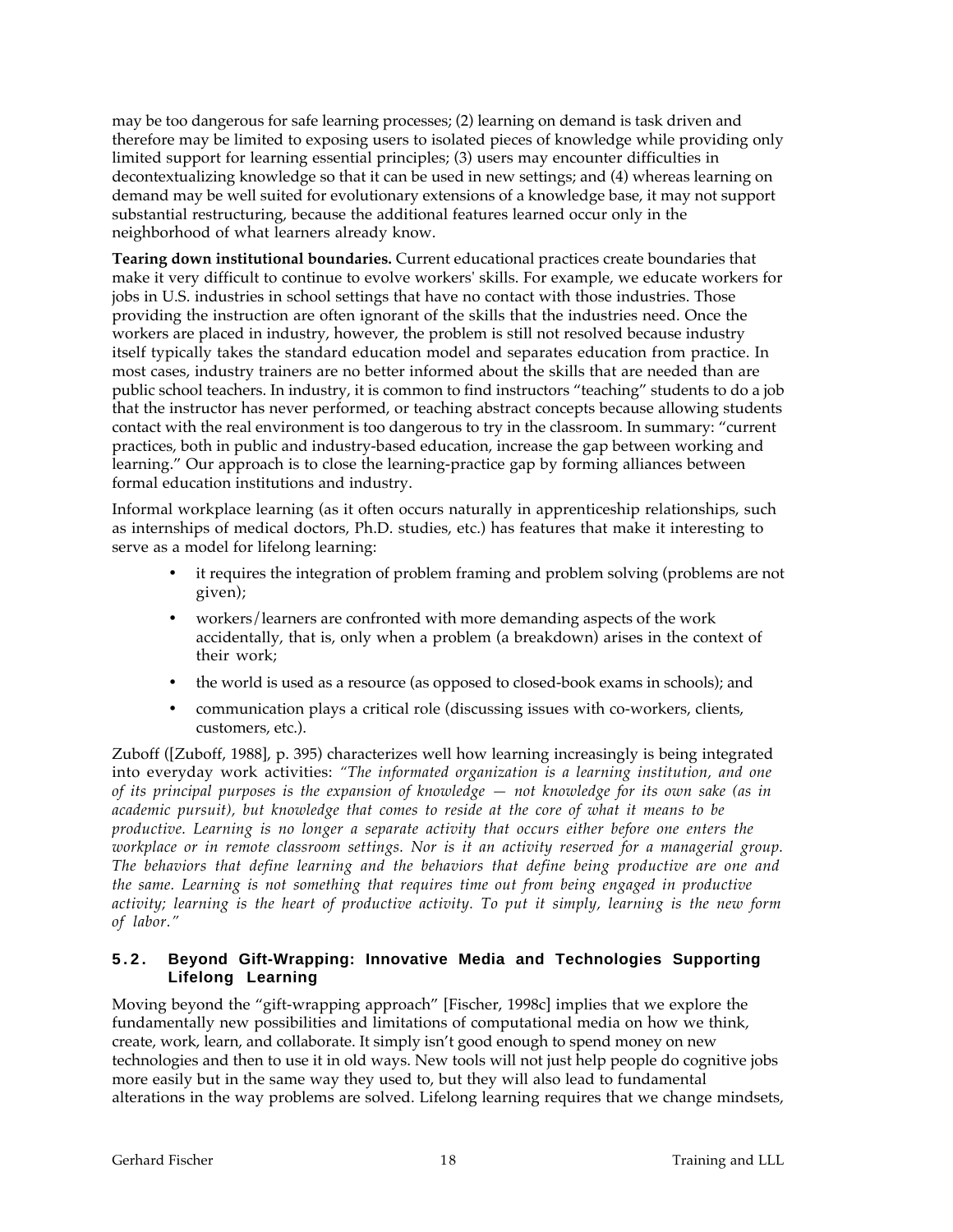for example, seeing and understanding breakdowns and symmetry of ignorance as opportunities rather than as things to be avoided. and that teachers understand their roles not only as truthtellers and oracles, but as coaches, facilitators, mentors, and learners.

Printed media and the widespread human ability to read and write are foundations on which our current societies are built. An important question to be asked is: "Will computational media cause a change of a similar magnitude compared to our society moving from an oral to a literary society?" Socrates and Plato were arguing about the trade-offs associated with this change or when Gutenberg's printing press eliminated the scribes and gave everyone the opportunity to become literate. The fact that societies have often overestimated change in the short run and underestimated it in the long run suggests that we should make every effort to understand the long-term societal impacts of computational media and to identify their unique properties, in which are absent in principle in printed media.

Printed media do not have interpretive power — they can convey information to us, but they cannot analyze (as critiquing systems do) or simulate the work products created by us and thereby increase the "back-talk" of an artifact by presenting a reasoned opinion about it. Computational media can make information relevant to the task at hand, thereby reducing the information overload problem or the need for decontextualized learning. This principle can be illustrated by the current generation of help systems: while Microsoft Word's "Tip of the Day" provides us with a piece of decontextualized information, few help systems provide us with information (explicitly asked for or volunteered) relevant to a breakdown situation in our activity.

The current generation of computational environments fall short in many ways to support humans in their activities (because they are used in a "gift-wrapping" mode). People are forced to focus on the computer rather than on their tasks. Environments are needed that support "human problem-domain interaction" rather than just "human-computer interaction" [Fischer, 1993]; they need to be "ready-to-hand" meaning that for members of a community, they disappear as a separable object of observation and become an integral part of their practice.

Lifelong learning needs to be supported by new media and new technologies, because some of the essential support mechanisms will not be available as paper and pencil technologies; for example, pencil and paper based information repositories will not be able (1) to provide pieces of information relevant to the task at hand, (2) to maintain consistency between different representations automatically or semi-automatically, (3) to generate different external views dynamically from one complex internal structure, (4) to create links between the static description and the dynamic behavior, and (5) to link action and reflection spaces. We must create innovative new media and technologies (such as simulations, visualizations, critiquing, etc.) to let people "experience" knowledge in new ways.

# **6 . Conclusions**

Training and lifelong learning are essential problems for our current and future information societies. Unfortunately (as is probably the case with all important questions and challenges) there are no simple answers and no simple facts that would allow enumerating briefly failures and successes. To acknowledge the complexity of these issues implies that we rethink, reinvent and redesign the way how we think, work, learn, and collaborate in the future. A lifelong learning perspective is more than training and continuing education: it forces us to rethink and reinvent our schools and universities [Brown & Duguid, 1995; Noam, 1995].

We have to understand the co-evolutionary processes between fundamental human activities and their relationships and interdependencies with new media. We need progress and a deeper understanding of new theories, innovative systems, practices, and assessment. We have to create new intellectual spaces, new physical spaces, new organizational forms, and new reward structures to make lifelong learning an important part of human life. We need individuals,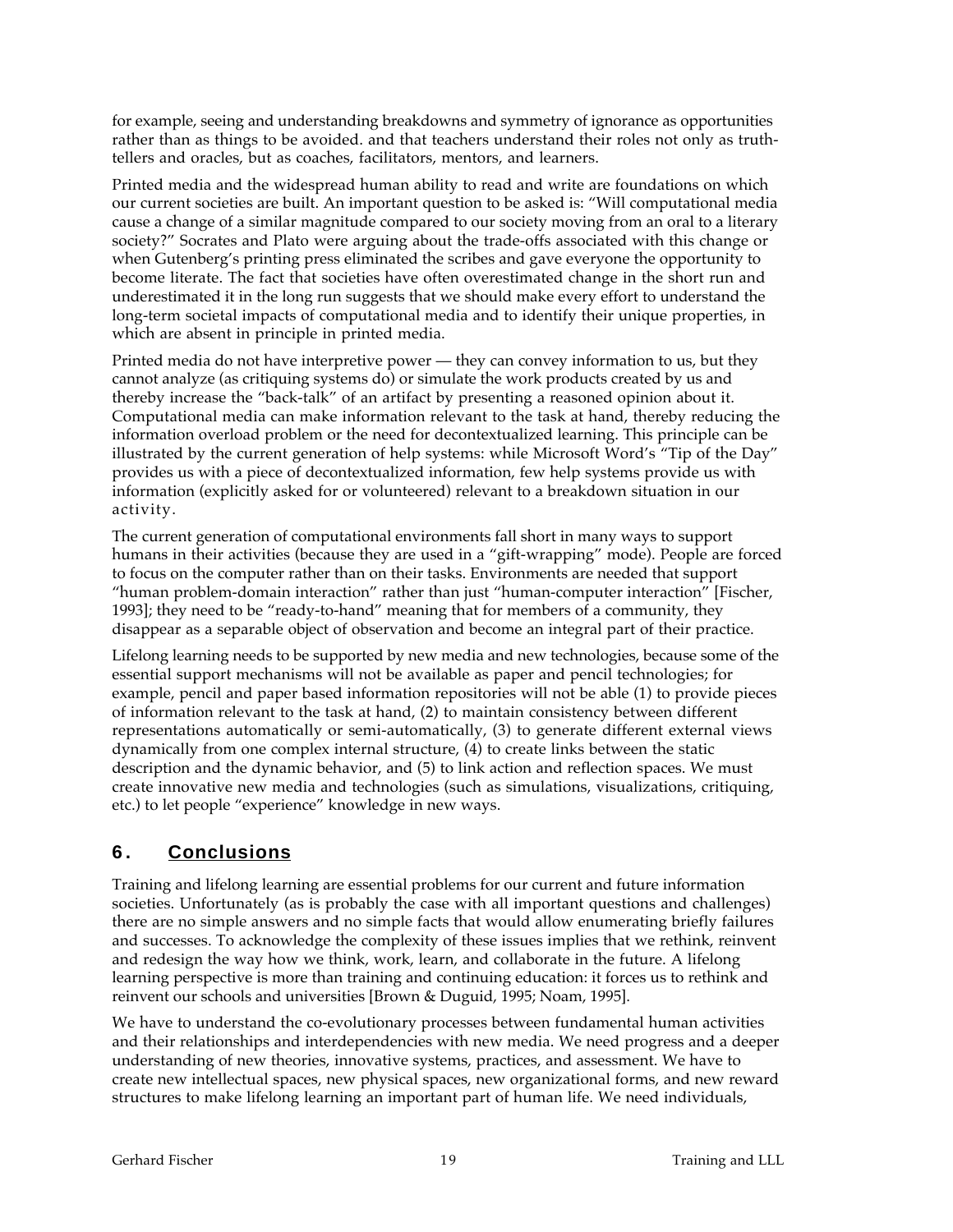groups, and organizations to personally engage in and experience these new forms — risk takers who use their creativity and imagination to explore alternative ways of learning.

#### **Acknowledgments**

The author would like to thank the members of the Center for LifeLong Learning & Design  $(L<sup>3</sup>D)$  at the University of Colorado, who have made major contributions to the conceptual framework and systems described in this paper. The research was supported by (1) the National Science Foundation, Grants REC-9631396 and IRI-9711951; (2) Software Research Associates, Tokyo, Japan; and (3) PFU, Tokyo, Japan.

### **7 . References**

Anderson, J. R., Corbett, A. T., Koedinger, K. R., & Pelletier, R. (1995) "Cognitive Tutors: Lessons Learned," *The Journal of the Learning Sciences*, 4(2), pp. 167-207.

Arias, E., Eden, H., Fischer, G., & Scharff, E. (1999) *Creating Shared Understanding through Collaborative Design with the Envisionment and Discovery Collaboratory,* A t http://www.cs.colorado.edu/~gerhard/pub.html.

Atwood, M. E., Burns, B., Gray, W. D., Morch, A. I., Radlinski, E. R., & Turner, A. (1991) "The Grace Integrated Learning Environment—A Progress Report," In *Proceedings of the Fourth International Conference on Industrial & Engineering Applications of Artificial Intelligence & Expert Systems (IEA/AIE 91)*, ACM, pp. 741-745.

Brown, J. & Duguid, P. (1995) *Universities in the Digital Age,* at http://www.parc.xerox.com/ops/members/brown/papers/university.html.

Bruner, J. (1996) *The Culture of Education*, Harvard University Press, Cambridge, MA.

Burton, R. R., Brown, J. S., & Fischer, G. (1984) "Analysis of Skiing as a Success Model of Instruction: Manipulating the Learning Environment to Enhance Skill Acquisition," In B. Rogoff & J. Lave (eds.), *Everyday Cognition: Its Development in Social Context*, Harvard University Press, Cambridge, MA - London, pp. 139-150.

Collins, A. (1996) "Design Issues for Learning Environments," In S. Vosniadou, E. D. Corte, R. Glazer, & H. Mandl (eds.), *International Perspectives on the Design of Technology-Supported Learning Environments*, Lawrence Erlbaum Associates., Mahwah, New Jersey, pp. 347-361.

Detterman, D. K., Sternberg, R. J. (1993) *Transfer on Trial: Intelligence, Cognition, and Instruction*, Ablex Publishing Corporation, Norwood, NJ.

Drucker, P. F. (1994) "The Age of Social Transformation," *The Atlantic Monthly*(November), pp. 53-80.

Fischer, G. (1991) "Supporting Learning on Demand with Design Environments," *International Conference on the Learning Sciences*, pp. 165-172.

Fischer, G. (1993) "Beyond Human Computer Interaction: Designing Useful and Usable Computational Environments," In *People and Computers VIII: Proceedings of the HCI'93 Conference (Loughborough, England)*, Cambridge University Press, Cambridge, UK, pp. 17-31.

Fischer, G. (1994a) "Domain-Oriented Design Environments," *Automated Software Engineering*, 1(2), pp. 177-203.

Fischer, G. (1994b) "Turning Breakdowns into Opportunities for Creativity," *Knowledge-Based Systems, Special Issue on Creativity and Cognition*, 7(4), pp. 221-232.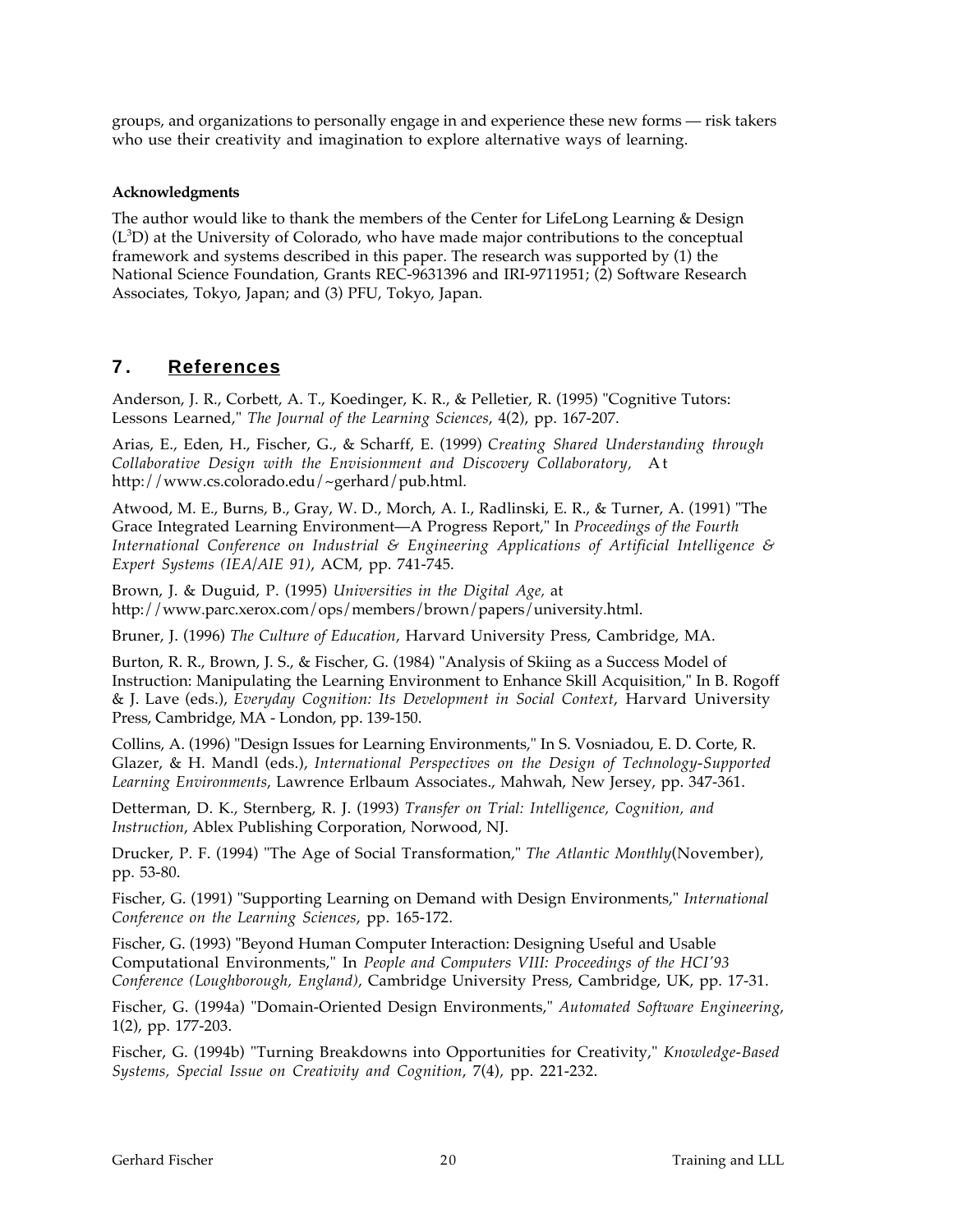Fischer, G. (1998a) "Beyond 'Couch Potatoes': From Consumers to Designers," *3rd Asia Pacific Computer Human Interaction Conference*, pp. 2-9.

Fischer, G. (1998b) *Conceptual Frameworks and Innovative Computational Environments in Support of Self-Directed and Lifelong Learning,* At http://www.cs.colorado.edu/~gerhard/reports/bmbf1998.pdf.

Fischer, G. (1998c) "Making Learning a Part of Life-Beyond the 'Gift-Wrapping' Approach of Technology," In P. Alheit & E. Kammler (eds.), *Lifelong Learning and Its Impact on Social and Regional Development*, Donat Verlag, Bremen, pp. 435-462.

Fischer, G. & Lemke, A. C. (1988) "Construction Kits and Design Environments: Steps Toward Human Problem-Domain Communication," *Human-Computer Interaction,* 3(3), pp. 179-222.

Fischer, G., Lemke, A. C., McCall, R., & Morch, A. (1996) "Making Argumentation Serve Design." In T. Moran & J. Carrol (Eds.), *Design Rationale: Concepts, Techniques, and Use,* Lawrence Erlbaum and Associates, Mahwah, NJ, pp. 267-293.

Fischer, G., McCall, R., Ostwald, J., Reeves, B., & Shipman, F. (1994) "Seeding, Evolutionary Growth and Reseeding: Supporting Incremental Development of Design Environments," *Human Factors in Computing Systems (CHI'94)*, pp. 292-298.

Fischer, G., Nakakoji, K., Ostwald, J., Stahl, G., & Sumner, T. (1993) "Embedding Critics in Design Environments," *The Knowledge Engineering Review Journal*, 8(4), pp. 285-307.

Gardner, H. (1991) *The Unschooled Mind*, Basic Books, Inc, New York.

Gery, G. (1997) "Granting Three Wishes through Performance-Centered Design," *Communications of the ACM*, 40(7), pp. 54-59.

Guzdial, M., Weingarten, F. W. (1995) *Setting a Computer Science Research Agenda for Educational Technology*, (CRA Report No. 1995). National Science Foundation.

Illich, I. (1971) *Deschooling Society*, Harper and Row, New York.

Kolodner, J. L. (1993) *Case-Based Reasoning*, Morgan Kaufmann Publishers, Inc., San Mateo, CA.

Landauer, T. K. (1995) *The Trouble with Computers*, MIT Press, Cambridge, MA.

Lave, J., Wenger, E. (1991) *Situated Learning*, Cambridge University Press, Cambridge, UK.

Moran, T. P., Carroll, J. M. (1996) *Design Rationale: Concepts, Techniques, and Use*, Lawrence Erlbaum Associates, Inc., Hillsdale, NJ.

Nakakoji, K. (1993) *Increasing Shared Understanding of a Design Task Between Designers and Design Environments: The Role of a Specification Component*, Ph.D., University of Colorado at Boulder.

Noam, E. M. (1995) "Electronics and the Dim Future of the University," *Science,* 270(5234), pp. 247-249. Available at: http://www.asis.org/annual-96/noam.html

Norman, D. A. (1993) *Things That Make Us Smart*, Addison-Wesley Publishing Company, Reading, MA.

Papert, S. (1980) *Mindstorms: Children, Computers and Powerful Ideas*, Basic Books, New York.

Petroski, H. (1985) *To Engineer Is Human: The Role of Failure in Successful Design*, St. Martin's Press, New York.

Popper, K. R. (1965) *Conjectures and Refutations*, Harper & Row, New York, Hagerstown, San Francisco, London.

Repenning, A. (1994) "Programming Substrates to Create Interactive Learning Environments," *Journal of Interactive Learning Environments, Special Issue on End-User Environments*, 4(1), pp. 45-74.